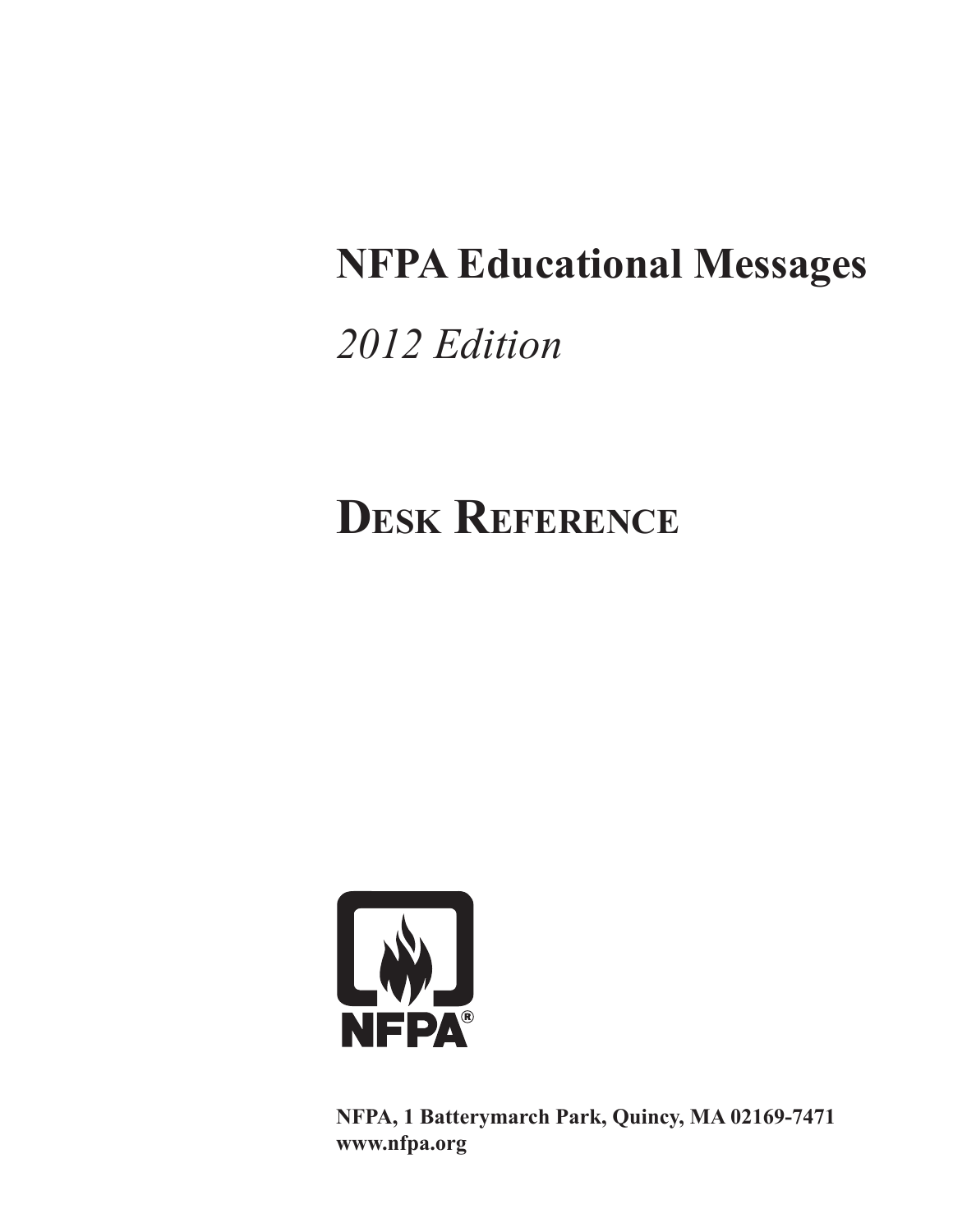## **Table of Contents**

| Regulations Governing Educational Messages Document Project3 |  |
|--------------------------------------------------------------|--|

| <b>Chapter 1</b>  |  |
|-------------------|--|
| <b>Chapter 2</b>  |  |
| <b>Chapter 3</b>  |  |
| <b>Chapter 4</b>  |  |
| <b>Chapter 5</b>  |  |
| <b>Chapter 6</b>  |  |
| <b>Chapter 7</b>  |  |
| <b>Chapter 8</b>  |  |
| <b>Chapter 9</b>  |  |
| <b>Chapter 10</b> |  |
| <b>Chapter 11</b> |  |
| <b>Chapter 12</b> |  |
| <b>Chapter 13</b> |  |
| <b>Chapter 14</b> |  |
| <b>Chapter 15</b> |  |
| <b>Chapter 16</b> |  |
| <b>Chapter 17</b> |  |
| <b>Chapter 18</b> |  |

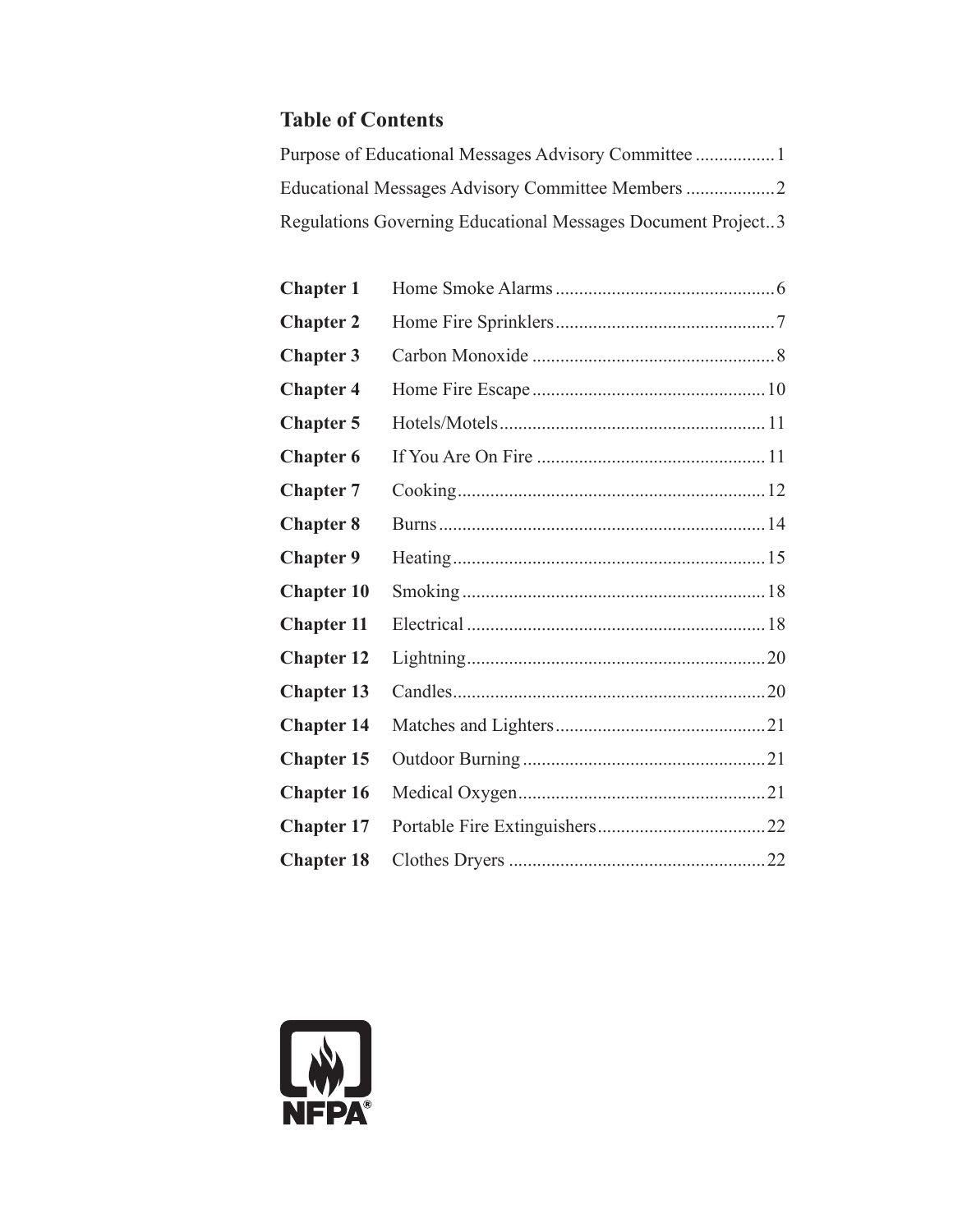## **PURPOSE OF EDUCATIONAL MESSAGES ADVISORY COMMITTEE**

The Educational Messages Advisory Committee meets annually to review NFPA's fire safety education messages and to provide recommendations to NFPA public education staff for updating and revising the messages. The messages are used throughout NFPA's educational programs, curricula, and handouts and provide fire and life safety educators with accurate and consistent language for use when offering safety information to the public. Each topic area is self-contained, written so that all the information needed on a certain subject is provided within that category. As a result, some messaging may be repeated throughout topic areas.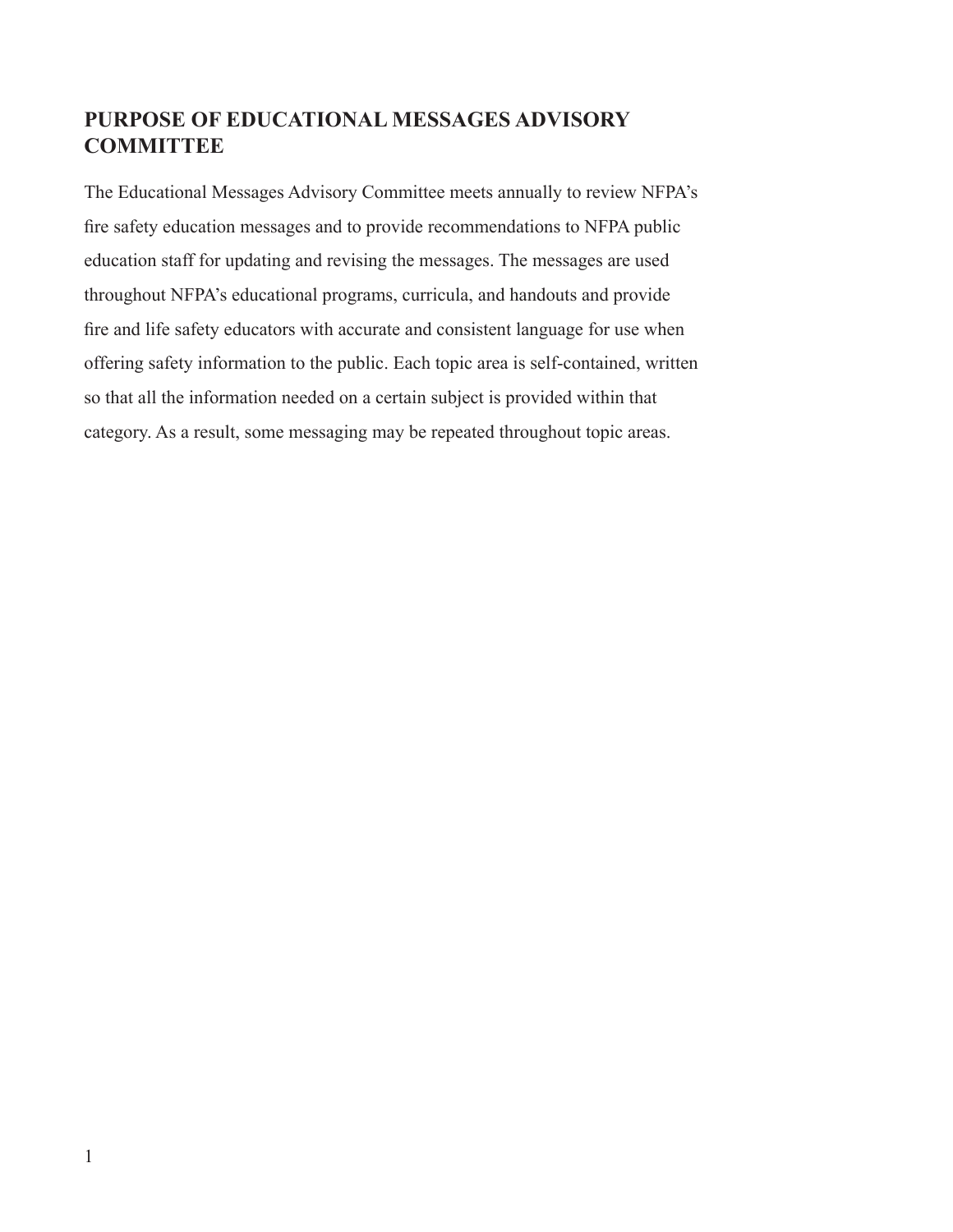#### **Educational Messages Advisory Committee Members 2012**

Bev Gilbert, Chair *Gilbert and Associates*

Marty Ahrens, *NFPA*  Brett Brenner, *Electrical Safety Foundation International*  April Briggs, *NFPA* Gary Carter, *Bessemer, AL Fire Department* Lorraine Carli, *NFPA*  Judy Comoletti, *NFPA* Kwame Cooper, *LA City Fire Department*  Steve Dornbusch, *NFPA*  Sharon Gamache, *NFPA*  Ernest Grant, *North Carolina Jaycee Burn Center*  Larry Gray, *Cleveland Fire Department* Amy LeBeau, *NFPA*  Jorge Mederos, *Fort Lauderdale Fire/Rescue Department* Angela Mickalide, *Safe Kids Worldwide*  Patricia Mieszala, *Burn Concerns*  Teresa Neal, *United States Fire Administration* Gerri Penney, *Palm Beach County Fire/Rescue* Nancy Trench, *Oklahoma State University* 

Lisa Braxton, *Staff Liaison*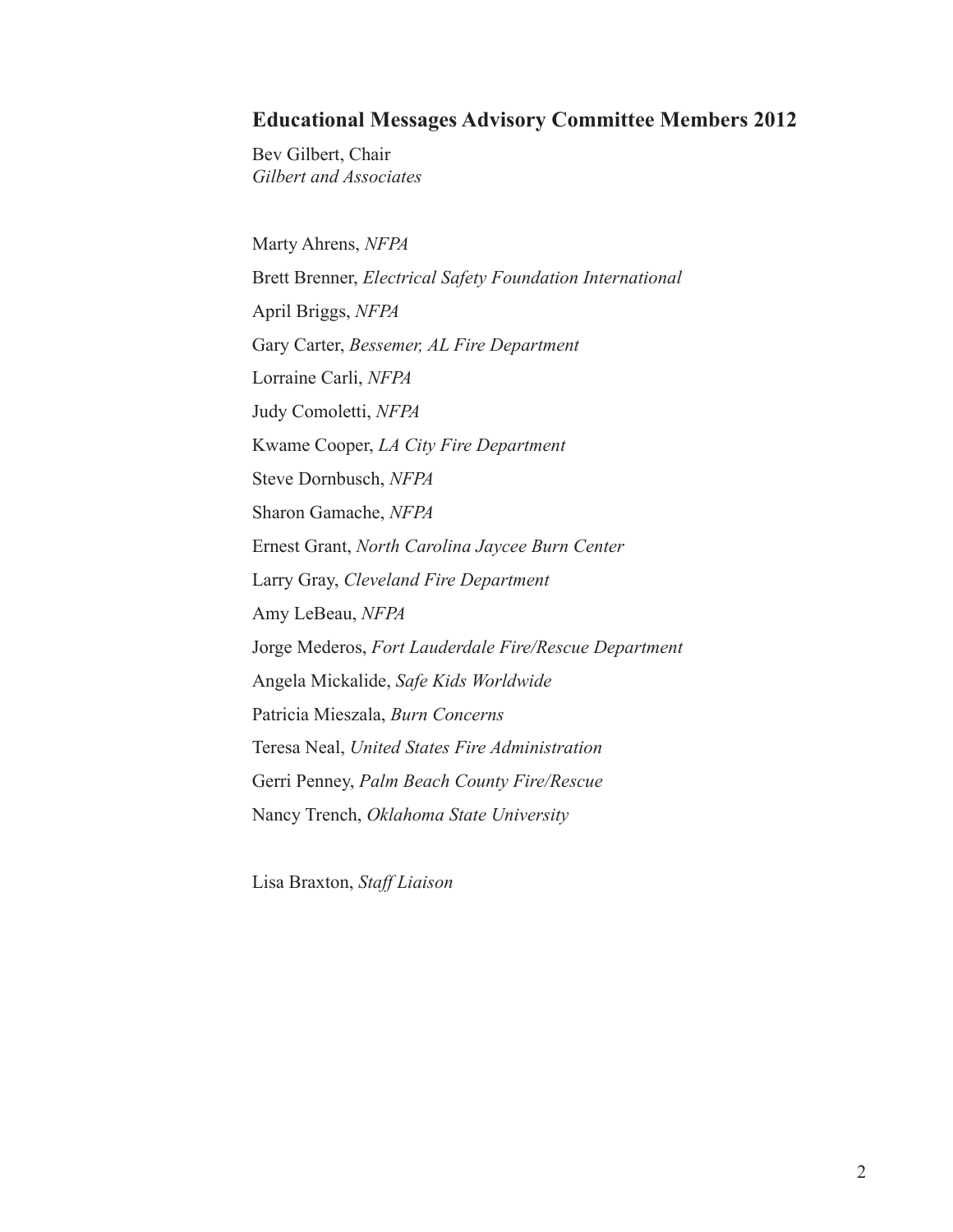# **Regulations Governing Educational Messages Document Project**

## **Purpose**

The purpose of the Education Messages Advisory Committee is to produce NFPA's Educational Messages Document (EMD).

## **Scope**

The intent of the EMD is to provide NFPA, fire department public educators, and other fire safety advocates with a guide for the presenting of standardized fire and burn safety messages to the general public.

### **Goals**

- To prepare proposed fire and burn safety educational messages
- To prepare and/or process comments to amend existing or add new educational messages
- To recommend reconfirmation, withdrawal, or addition of messages
- To maintain NFPA philosophy of clear, simple, accurate, technically sound, and– whenever possible–positive messaging
- To use messages that support the most recent edition of the applicable NFPA code, standard, recommended practice, or guide
- To produce an Educational Messages Document to be made available on the NFPA website

## **Membership**

The NFPA division manager for public education shall be responsible for determining the size and membership of EMAC. NFPA voting staff members shall not exceed 30 percent of the Committee.

#### **Structure**

EMAC shall have a Chair serving a 3-year term. An NFPA public education staff person shall be assigned as the liaison to EMAC. The liaison holds a non-voting position.

## **Appointments of Members and Their**

#### **Tenure**

The Chair shall be appointed by the NFPA division manager for public education. All members of EMAC are subject to annual review and reappointment by the NFPA. Those Members who miss two meetings, or otherwise exhibit lack of interest, knowledge, or responsibility, shall not be reappointed and may be removed for the stated causes at any time.

## **Change of Status**

When the status of a Member changes, including employment, organization represented, or funding source, the individual's membership automatically terminates.

## **Role of the Staff Liaison**

- To serve in an advisory capacity and assist EMAC to achieve compliance with these regulations
- On instruction and guidance from EMAC, to process and edit text for the EMAC messages
- To be responsible for the editorial treatment of messages to ensure compliance with the *Manual of Style for NFPA Technical Committee Documents*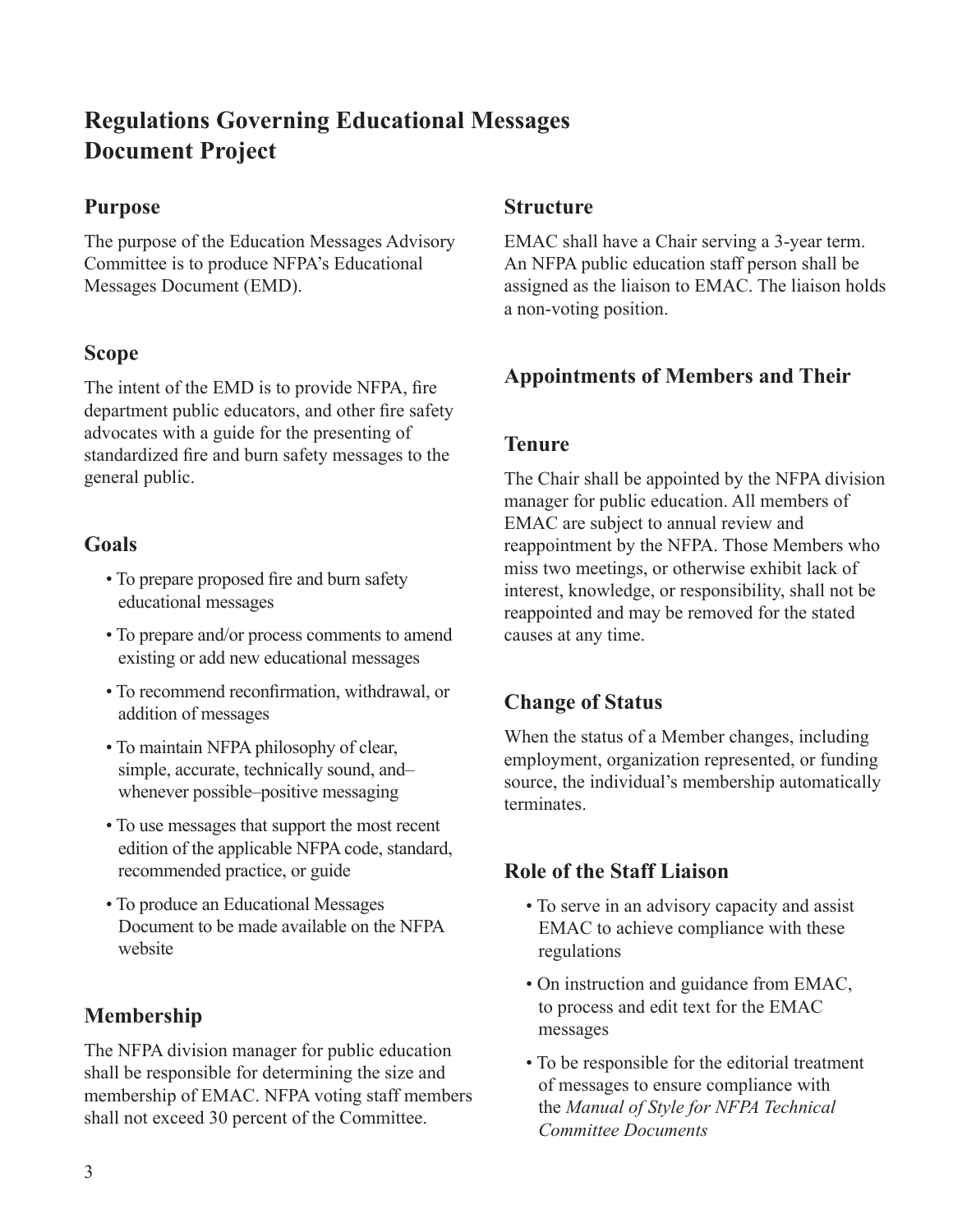- To attend EMAC meetings
- To plan meetings, including meeting notification, agenda, and incidentals
- To prepare detailed minutes of EMAC meetings
- To prepare Comments received in a format suitable for EMAC consideration
- To prepare the final EMD and post it on NFPA's website

# **Calling Meetings**

The Chair shall call meetings at such times as may be necessary and convenient for the transaction of business.

# **Quorum**

There shall be no quorum requirement for EMAC meetings.

## **Participation**

- Participation shall be limited to Committee Members and NFPA staff, except that the request of a guest to address the committee on a subject relevant to a specific item under consideration shall be honored. Guests wishing to address EMAC shall notify the staff liaison in writing at least 7 days before the meeting. When a guest addresses the committee, equal opportunity shall be afforded those with opposing views. The Chair shall designate the time allotted for any such addresses.
- Videos, slides, overheads, and similar visual aids shall be allowed during the meeting of EMAC. The presenters of the information shall be responsible for all equipment arrangements and associated fees pertaining to their presentations.

• Physical demonstrations, experiments or simulations shall not be allowed during EMAC meetings.

## **Minutes of Meetings**

Minutes of each meeting shall be recorded and issued without undue delay to Members by the public education staff liaison. Minutes shall, at a minimum, include the time and place of the meeting, names and affiliations of all persons attending, and the actions taken.

## **Voting Procedures and Privileges**

Each voting Member, including the Chair, shall have one vote in the affairs of EMAC.

## **Voting by Proxy**

Voting by proxy shall not be permitted.

## **Voting at Meetings**

Actions decided during EMAC meetings shall be supported by at least a simple majority of the voting members at the meeting. In calculating the vote, those who abstain shall be omitted from the calculations.

# **Who May Submit a Comment**

Anyone may submit a Comment, and the submitter need not be a member of EMAC or NFPA. Except for Comments submitted by EMAC, all Comments must be submitted in the name of an individual with the individual's relevant organizational affiliation or representation noted separately. The individual shall be considered the submitter for purposes of these Regulations.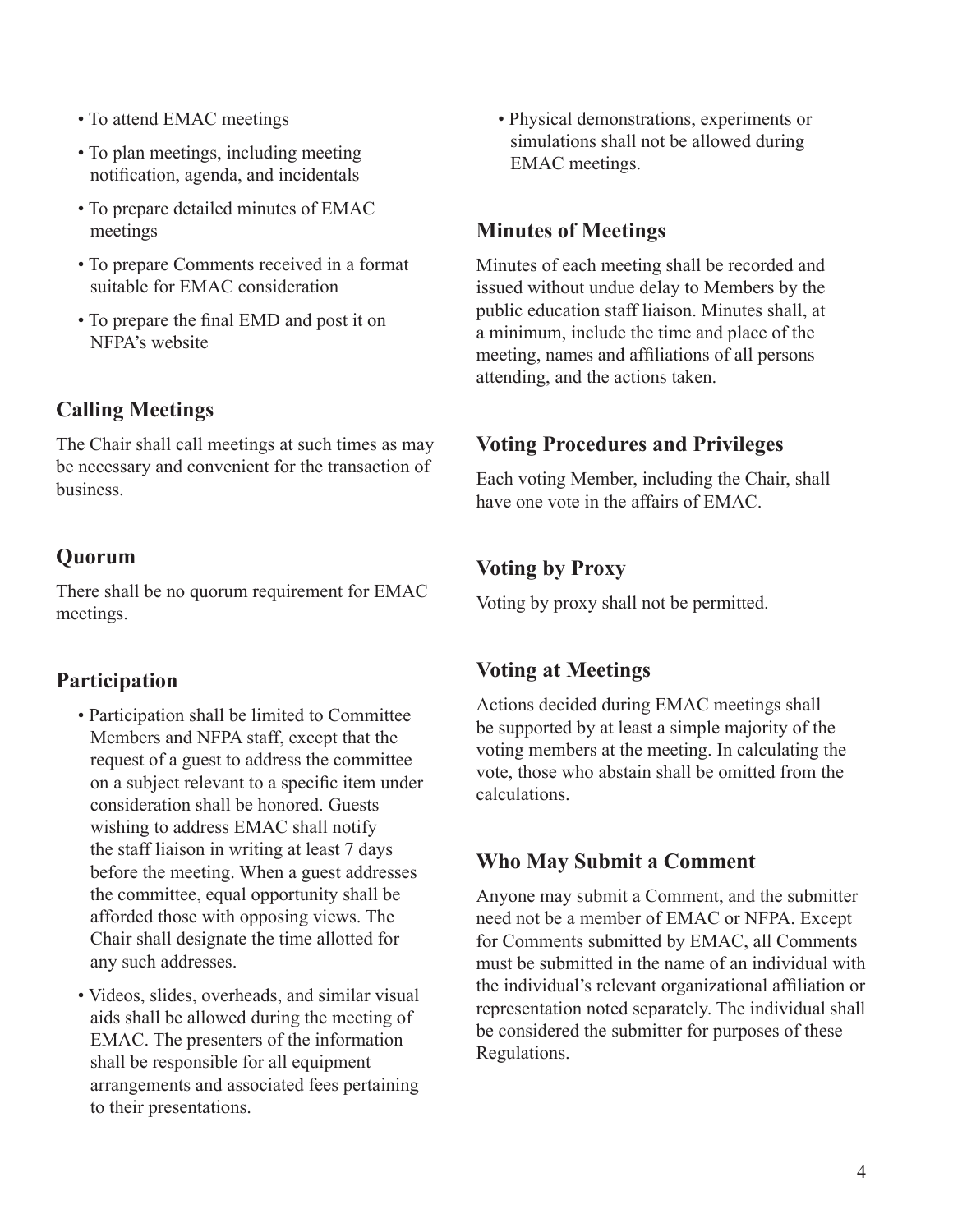## **Content of Comments**

Each Comment shall be submitted to the assigned NFPA public education staff liaison and shall include the following:

- Identification of the submitter and his or her affiliation where appropriate
- Identification of the educational message to which the Comment is directed
- Proposed text of the Comment, including the wording to be added, revised (and how revised), or deleted
- Statement of the problem and substantiation for the Comment
- The signature of the submitter
- Two copies of any document(s) being proposed as a reference standard or publication.

## **Time for Submission**

A Comment to revise or amend an existing or proposed message shall be submitted up to the published Comment closing date. A Comment received after that date shall be returned to the submitter.

## **EMAC Action on Comments**

EMAC shall act on all current Comments. EMAC shall act on each Comment by taking one of the following actions:

- Accept the Comment
- Reject the Comment
- Accept the Comment in principle but with changes in the proposed wording
- Accept the Comment in part

The EMAC action on a Comment "accept," "accept in principle," "accept in part," and "reject" shall

include a statement, preferably technical in nature, on the reason for the EMAC action. Such statements shall be sufficiently detailed so as to convey the EMAC rationale for its action. A Comment that does not include all of the information listed in "Content of Comments" may be rejected by the Committee for that reason.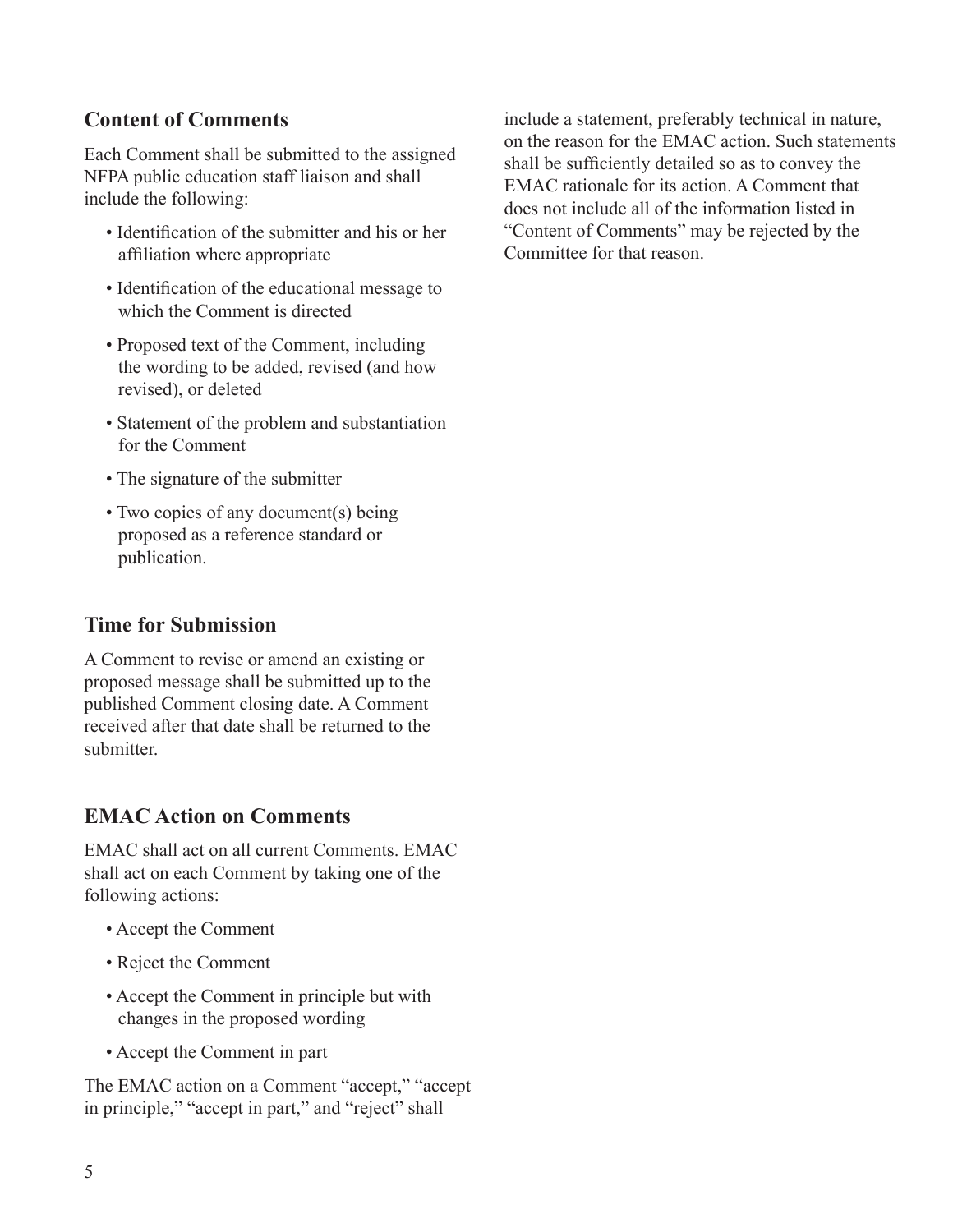# **CHAPTER 1 Home Smoke Alarms**

#### **1.1 Fire Deaths — Smoke Alarms Save Lives**

**1.1.1** Working smoke alarms save lives, cutting the risk of dying in a home fire in half. Smoke alarms should be installed and maintained in every home.

#### **1.2 Installation**

**1.2.1** Smoke alarms should be installed in every sleeping room, outside each separate sleeping area, and on every level of the home, including the basement. Larger homes may require additional smoke alarms to provide a minimum level of protection.

**1.2.2** For the best protection, interconnect all smoke alarms throughout the home. When one sounds, they all sound.

1.2.3 If you sleep with the bedroom door closed, install smoke alarms inside and outside the bedroom. For the best protection, make sure all the smoke alarms are interconnected.

**1.2.4** Wireless battery-operated interconnected smoke alarms are now available.

**1.2.5** An ionization smoke alarm is generally more responsive to flaming fires, and a photoelectric smoke alarm is generally more responsive to smoldering fires. For the best protection or where extra time is needed to awaken or assist others, both types of alarms or combination ionization-photoelectric alarms, also known as dual sensor smoke alarms, are recommended.

**1.2.6** Choose a smoke alarm that has the label of a recognized testing laboratory.

**1.2.7** Smoke alarms should be installed away from the kitchen to prevent false alarms. Generally, they should be at least 10 feet (3 meters) from a cooking appliance.

 $1.2.8$  A smoke alarm installed within

10 to 20 feet (3 to 6 meters) of a cooking appliance must be a photoelectric type or have a hush feature, which temporarily reduces the sensitivity of the alarm.

#### **1.3 Testing and Maintenance**

**1.3.1** Test smoke alarms at least once a month using the test button or other means such as the mute button on the television remote, if the alarm has that feature.

**1.3.2** Make sure everyone in the home understands the warning of the smoke alarm and knows how to respond.

**1.3.3** To keep smoke alarms working well, follow the manufacturer's instructions for cleaning. The instructions are included in the package or can be found on the internet.

#### **1.4 People Who Are Deaf or Hard of Hearing**

**1.4.1** Smoke alarms and alert devices, called accessories, are available for people who are deaf or hard of hearing. Strobe lights throughout the home are activated by smoke alarms and alert people who are deaf to fire conditions. When people who are deaf are asleep, a high-intensity strobe light is required along with a pillow or bed shaker to wake them up and alert them to fire conditions so they can escape. This equipment is activated by the sound of a standard smoke alarm.

**1.4.2** Smoke alarm alert devices, called accessories, are available for people who are hard of hearing. These accessories produce a loud, mixed low-pitched sound. This equipment is activated by the sound of the smoke alarm. People who are deaf may find that a pillow or bed shaker is also helpful to wake them up.

**1.4.3** Recent research has shown that a loud, mixed low-pitched sound is more effective for waking people of all ages than the loud high-pitched sound of a traditional smoke alarm. As people age, their ability to hear high-pitched sounds decreases. 6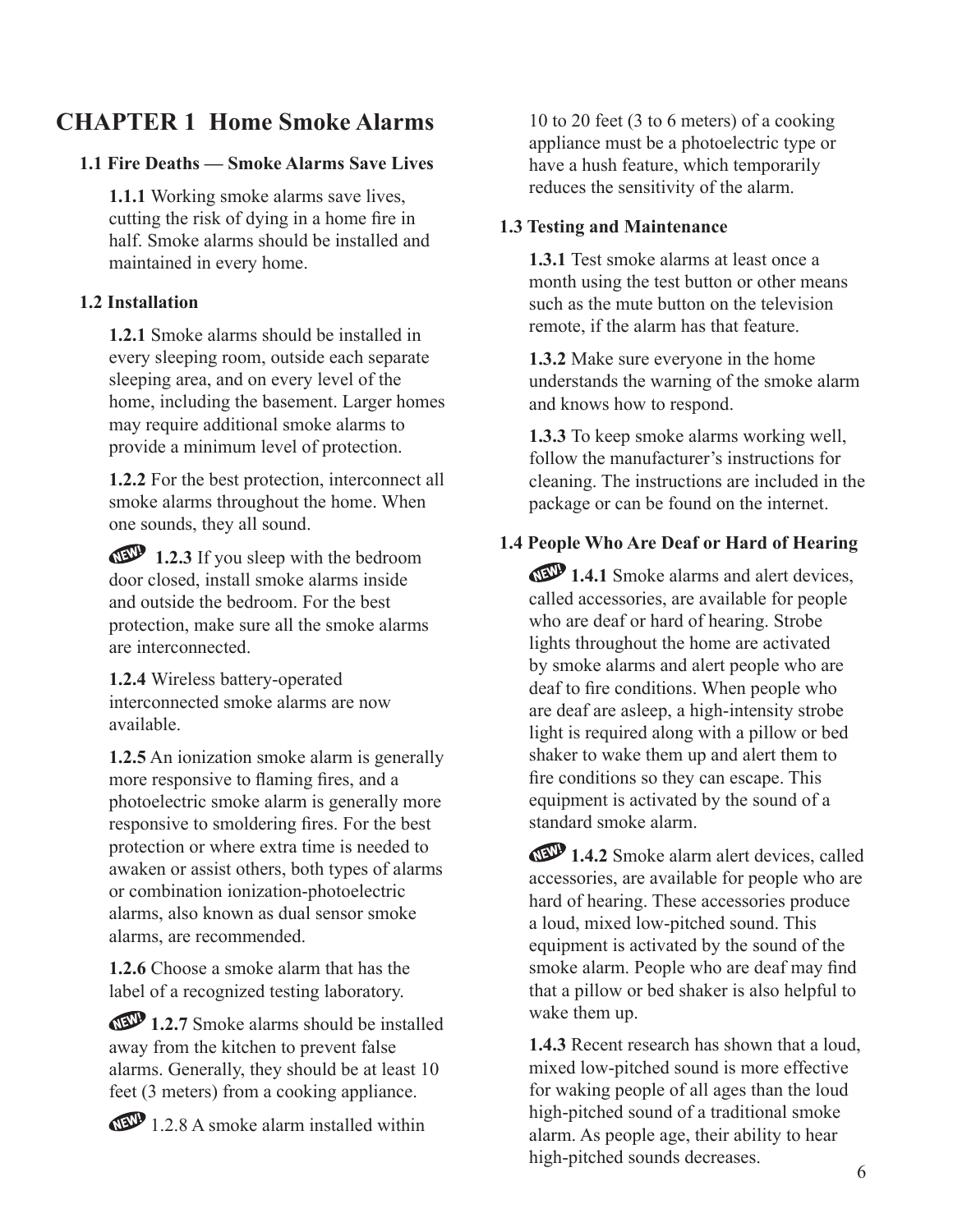**1.4.4** Choose smoke alarms and accessories for people who are deaf or hard of hearing that have the label of a recognized testing laboratory. Research the available products and select one that best meets your individual needs.

**1.4.5** Some alarms are now designed to assist those who cannot climb onto ladders or stools. The alarms can be tested using a television remote.

#### **1.5 Battery Replacement**

**1.5.1** Smoke alarms with nonreplaceable (long-life) batteries are designed to remain effective for up to 10 years. If the alarm chirps, warning that the battery is low, replace the entire smoke alarm right away.

**1.5.2** For smoke alarms with any other type of battery, replace batteries at least once a year. If that alarm chirps, replace only the battery.

#### **1.6 Smoke Alarm Replacement**

**1.6.1** Replace all smoke alarms when they are 10 years old.

**1.6.2** Immediately replace any smoke alarm that does not respond properly when tested.

**1.6.3** Combination smoke-carbon monoxide alarms should be replaced according to the manufacturer's recommendations.

#### **1.7 Rental Units**

**1.7.1** All rental units need working smoke alarms.

**1.7.2** Check with your local fire or building department for information about state and local ordinances on smoke alarm installation and maintenance in rental units.

**1.7.3** If you rent and do not have working smoke alarms, contact your landlord or property manager immediately about having alarms installed.

**1.7.3.1** If for some reason it is outside the responsibility of the landlord to install smoke alarms, consider installing them yourself or having someone install them for you. Some fire departments will install smoke alarms for you.

**1.7.4** If a smoke alarm is not working, the battery or the smoke alarm itself may need to be replaced. The responsibility for maintenance of the smoke alarms may be the responsibility of the landlord or the renter, depending on the rental agreement. Maintain the smoke alarm in accordance with the manufacturer's instructions.

**1.7.5** Test smoke alarms at least once a month using the test button or other means such as the mute button on the television remote, if the alarm has that feature.

**1.7.6** Make sure everyone in the home knows the sound and understands the warning of the smoke alarm and knows how to respond.

**1.7.7** Dust or vacuum smoke alarms annually and/or whenever the battery is changed. Follow the manufacturer's instructions for cleaning.

# **2. Home Fire Sprinklers**

#### **2.1 General Tips**

**2.1.1** Sprinklers protect lives and property by keeping fires small. Because the sprinkler system reacts so quickly, it can dramatically reduce the heat, flames, and smoke produced in a fire, allowing people more time to escape safely.

**2.1.2** Sprinklers activate individually. Only the sprinkler closest to the fire will activate, spraying water directly on the fire and not the rest of the home.

**2.1.3** A sprinkler will control or put out a fire with a tiny fraction of the water that would be used by fire department hoses.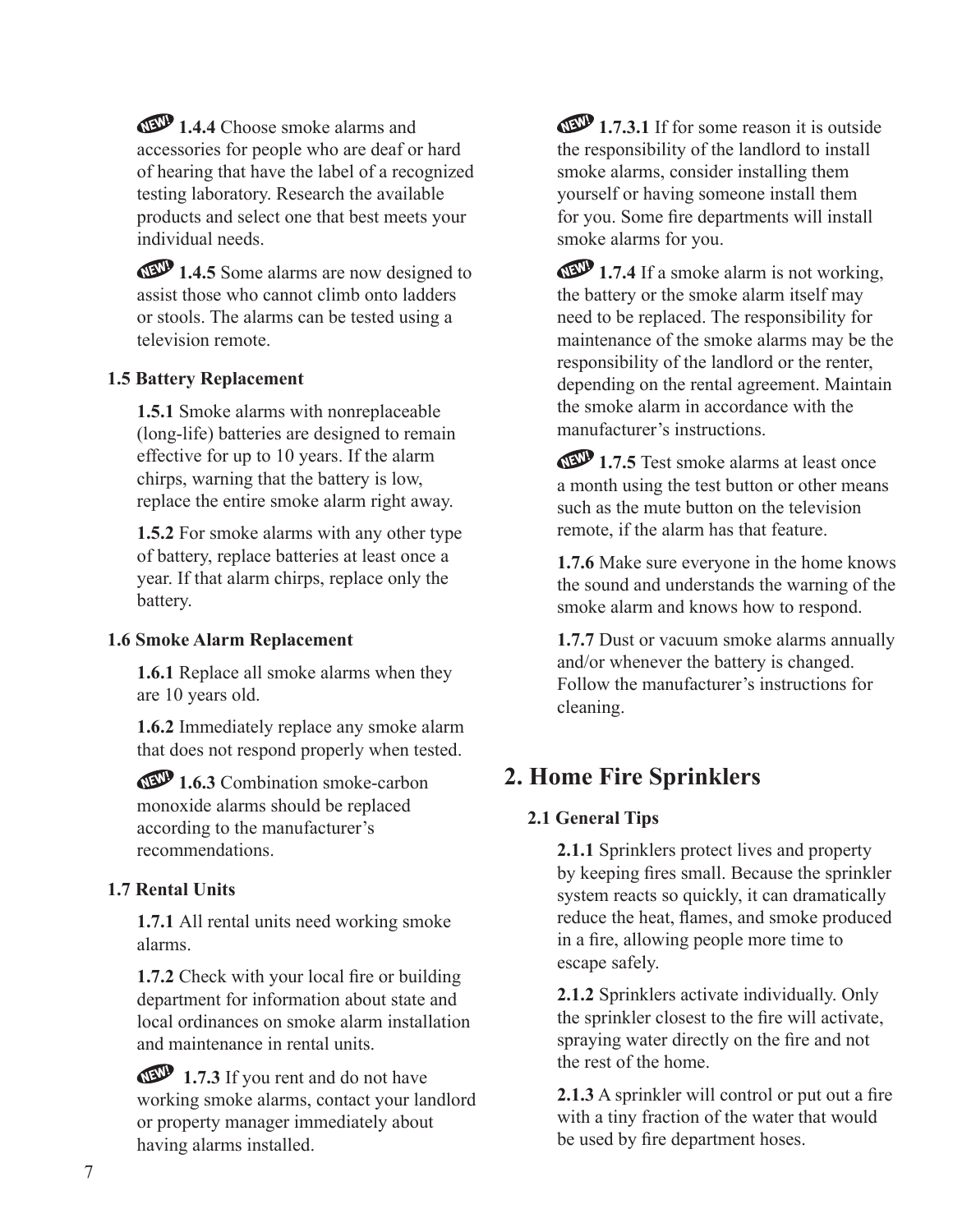**2.1.4** Accidental sprinkler discharges are extremely rare.

**2.1.5** Home fire sprinklers can be installed in new or existing homes. If you are remodeling or building your home, install a home fire sprinkler system.

**2.1.6** It is especially important to install a home fire sprinkler system in homes with persons who may not be able to get out without help, such as people with disabilities, young children, or older adults.

#### **2.2 Installation**

**2.2.1** Have a qualified contractor install your home fire sprinkler system according to NFPA codes and standards and local fire safety regulations.

**2.2.2** Home fire sprinklers work along with smoke alarms to save lives. NFPA data shows that home fire sprinklers reduce the risk of dying in a home fire by 80 percent.

#### **2.3 Maintenance**

**2.3.1** The fire sprinkler installer must provide instructions on inspecting, testing, and maintaining the system, a simple process that can be performed by the home occupant. A simple visual inspection should be done monthly to ensure that the water valve on the sprinkler is open.

**2.3.2** Periodic visual inspection of all sprinklers should be done monthly to make sure nothing is blocking them and nothing is hung from or attached to them.

**2.3.3** Do a water flow test on the sprinkler system every six months or have a fire sprinkler contractor do the test to ensure all water flow devices are working.

**2.3.4** Keep sprinklers clear and free of objects that can interfere with their proper use.

**2.3.5** Inspect tanks, if present, monthly to make sure that they are full.

**2.3.6.** Where a pump is used, start it every month to make sure that it works and that it does not trip any circuit breakers.

**2.3.7** Whenever painting, make sure sprinklers are not painted by covering them with a bag, which should be removed immediately after the work is done.

# **3. Carbon Monoxide**

#### **3.1 Dangers of Carbon Monoxide**

**3.1.1** Carbon monoxide (CO), often called "the silent killer," is a gas you cannot see, taste, or smell. It can be created when fossil fuels, such as kerosene, gasoline, coal, natural gas, propane, methane, or wood do not burn properly. CO gas can be deadly.

**3.1.2** Carbon monoxide poisoning can result from faulty furnaces or other heating appliances, portable generators, water heaters, clothes dryers, or cars left running in garages.

**3.1.3** Symptoms of carbon monoxide poisoning include headache, nausea, and drowsiness.

**3.1.4** Exposure to undetected high levels of carbon monoxide can be fatal.

#### **3.2 Installation**

**3.2.1** Choose a CO alarm that has the label of a recognized testing laboratory. Install and maintain CO alarms inside your home to provide early warning of carbon monoxide.

**13.2.2** CO alarms should be installed in a central location outside each separate sleeping area, on every level of the home, and in other locations where required by applicable laws, codes, or standards. For the best protection, have CO alarms that are interconnected throughout the home. When one sounds, they all sound.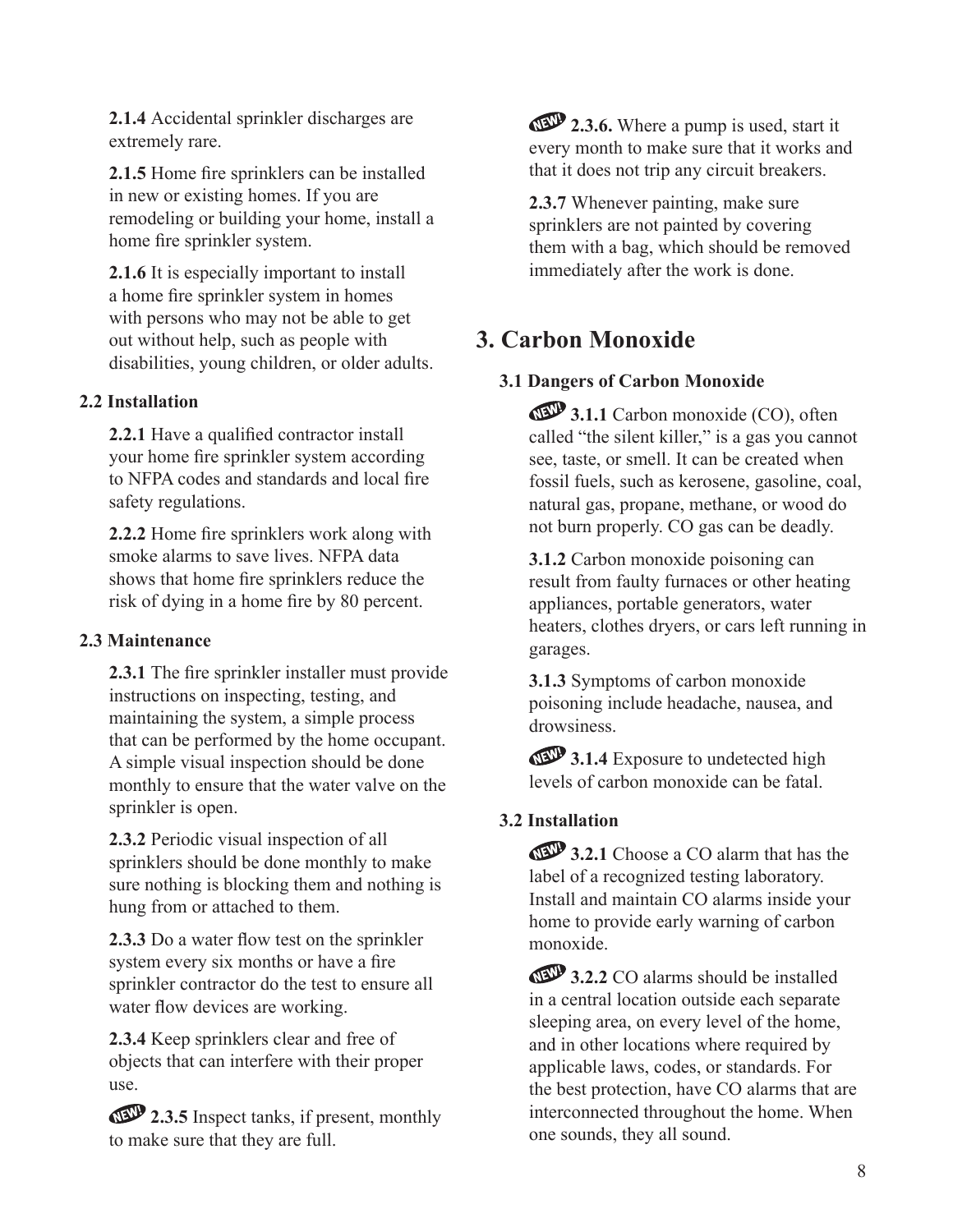**3.2.3** Follow the manufacturer's instructions for placement and mounting height.

**3.2.4** Combination smoke-CO alarms must be installed in accordance with requirements for smoke alarms.

**3.2.5** CO alarms are not substitutes for smoke alarms and vice versa. Know the difference between the sound of smoke alarms and the sound of CO alarms.

#### **3.3 Testing and Replacement**

**3.3.1** Test CO alarms at least once a month and replace them if they fail to respond correctly when tested. The sensors in CO alarms have a limited life. Replace the CO alarm according to manufacturer's instructions or when the end-of-life signal sounds.

**3.3.2** Know the difference between the sound of the CO alarm and the smoke alarm, and their low-battery signals. If the audible lowbattery signal sounds, replace the batteries or replace the device. If the CO alarm still sounds, get to a fresh air location and call 9-1-1 or the fire department.

**3.3.3** To keep CO alarms working well, follow manufacturer's instructions for cleaning. The instructions are included in the package or can be found on the internet.

#### **3.4 Carbon Monoxide Precautions — Inside the Home**

**3.4.1** Have fuel-burning heating equipment (fireplaces, furnaces, water heaters, wood stoves, coal stoves, space heaters, and portable heaters) and chimneys inspected by a professional every year.

**3.4.2** Open the damper for proper ventilation before using a fireplace.

**3.4.3** Never use your oven or stovetop to heat your home. The carbon monoxide (CO) gas might kill people and pets.

**3.4.4** When purchasing new heating and cooking equipment, select products tested and labeled by a recognized testing laboratory.

**3.4.5** Make sure all fuel-burning vented equipment is vented to the outside to avoid carbon monoxide (CO) poisoning. Keep the venting for exhaust clear and unblocked.

#### **3.5 Carbon Monoxide Precautions — Outside the Home**

**3.5.1** If you need to warm a vehicle, remove it from the garage immediately after starting it. Never run a vehicle or other fueled engine or motor indoors, even if garage doors are open. Make sure the exhaust pipe of a running vehicle is not blocked with snow, ice, or other materials. The carbon monoxide (CO) gas might kill people and pets.

**3.5.2** Make sure vents for the dryer, furnace, stove, and fireplace are clear of snow and other debris.

**3.5.3** Only use barbecue grills outside, away from all doors, windows, vents, and other building openings. Some grills can produce carbon monoxide gas (CO). Never use grills inside the home or the garage, even if the doors are open.

#### **3.6 Portable Generators**

3.6.1 Use portable generators outdoors in well-ventilated areas away from all doors, windows, vents, and other building openings to prevent exhaust fumes from entering the home.

**3.6.2** When using portable generators, install battery-operated CO alarms or plug-in CO alarms with a battery backup in the home according to the manufacturer's installation instructions.

#### **3.7 If Your CO Alarm Sounds**

**3.7.1** Immediately move to a fresh air location (outdoors or by an open window or door). Make sure everyone inside the home is accounted for.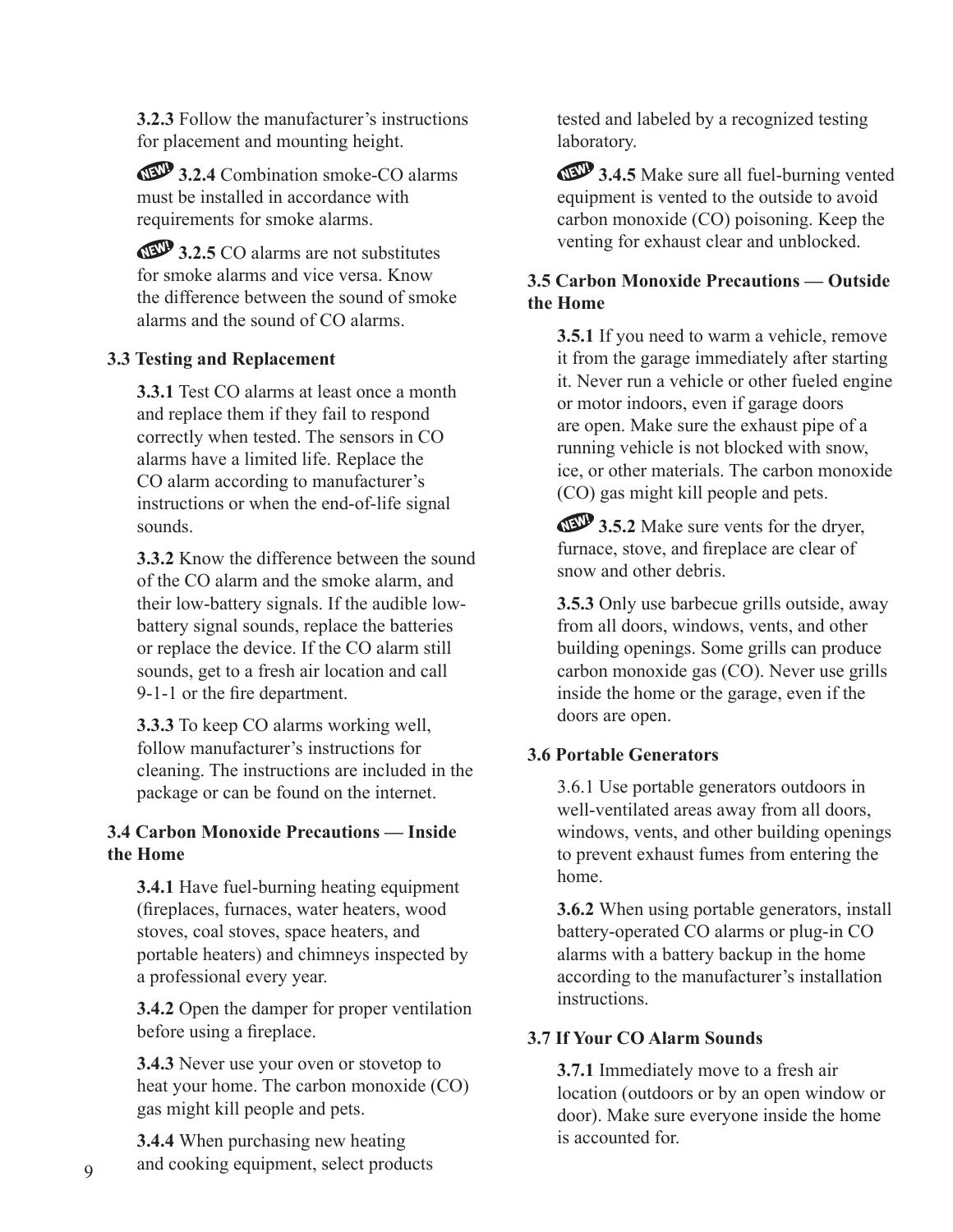**3.7.2** Call 9-1-1 or the fire department from a fresh air location (outdoors or by an open window). Remain at a fresh air location until emergency personnel arrive to assist you.

# **4. Home Fire Escape**

#### **4.1 Planning**

**4.1.1** Make a home escape plan. Draw a map of each level of the home. Show all doors and windows. Discuss the plan with everyone in your household, including visitors.

**4.1.2** Children, older adults, and people with disabilities may need assistance to wake up and get out. Make sure that someone will help them.

**4.1.3** Teach your children how to escape on their own in case you cannot help them.

**4.1.4** Practice your home fire drill with overnight guests.

**4.1.5** Know at least two ways out of every room, if possible. Make sure all doors and windows that lead outside open easily.

**4.1.6** If a room has a window air conditioner, make sure there is still a second way out of the room.

**4.1.7** If you sleep with the bedroom door closed, install smoke alarms inside and outside the bedroom. For the best protection, make sure all smoke alarms are interconnected.

**4.1.8** Windows with security bars, grills, and window guards should have emergency release devices.

**4.1.9** Make sure everyone in your home knows how to call 9-1-1 or your local emergency number from a cell phone or from a neighbor's phone.

**4.1.10** Make sure everyone in your home knows the sound and understands the warning of the smoke alarm and knows how to respond.

**4.1.11** Have an outside meeting place (something permanent, like a tree, light pole, or mailbox) a safe distance in front of the home.

**4.1.12** Make sure your house number can be seen from the street both day and night.

**4.1.13** If you have escape ladders for escaping from the second and third floors, make sure they are listed by a recognized testing laboratory and meet ASTM F2175 *Standard Specification for Portable and Permanent Emergency Escape Ladders for Residential Use.* 

**4.1.14** Have a plan for everyone in your home who has a disability.

#### **4.2 If There Is a Fire**

**4.2.1** When the smoke alarm sounds, get out fast. You may have only seconds to escape safely.

**4.2.2** If there is smoke blocking the door or first way out, use your second way out.

**4.2.3** Smoke is toxic. If you must escape through smoke, get low and go under the smoke to your way out.

**4.2.4** Before opening a door, feel the doorknob and the door. If either is hot, leave the door closed and use your second way out.

**4.2.5** If there is smoke coming around the door, leave the door closed and use your second way out.

**4.2.6** If you open a door, open it slowly. Be ready to shut it quickly if heavy smoke or fire is present.

**4.2.7** If you cannot get to someone needing assistance, leave the home and call 9-1-1 or the fire department. Tell the emergency operator where the person is located.

**4.2.8** If pets are trapped inside your home, tell fire fighters right away. Never reenter a burning building.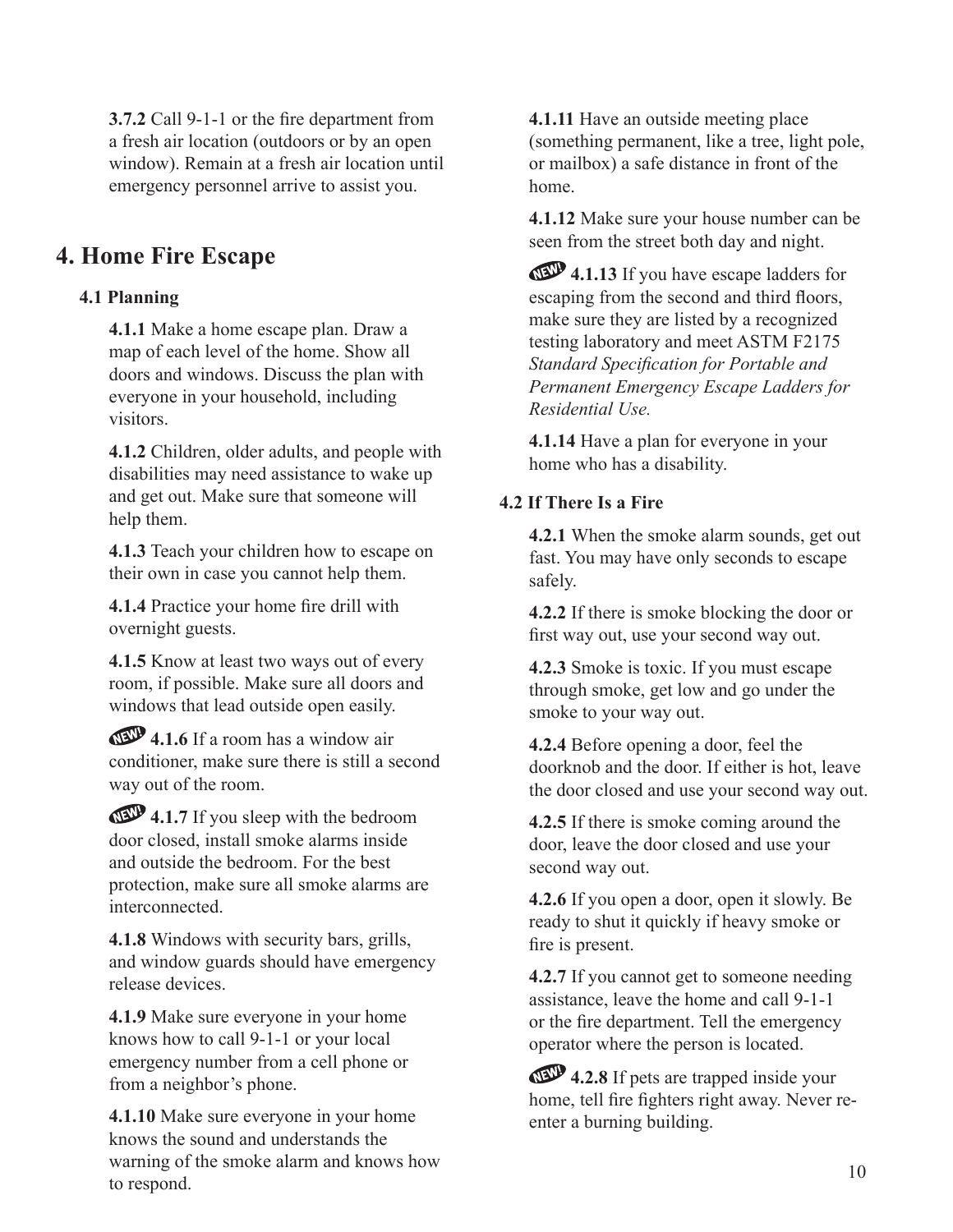**4.2.9** If you cannot get out, close the door and cover vents and cracks around the door with cloth or tape to keep smoke out. Call 9-1-1or your fire department. Say where you are and then signal for help at the window with a light-colored cloth or a flashlight.

#### **4.3 Practicing the Home Fire Drill**

**4.3.1** Push the smoke alarm button to start the drill.

**4.3.2** Practice what to do in case there is smoke. Get low and go. Get out fast.

**4.3.3** Practice using different ways out.

**4.3.4** Close doors behind you as you leave.

**4.3.5** Get out and stay out. Never go back inside for people, pets, or things.

**4.3.6** Go to your outside meeting place.

**4.3.7** Practice your home fire escape drill twice a year with everyone in your home. Practice at night and during the daytime.

**4.3.8** After you have practiced your home fire escape drill, evaluate it and discuss what worked and what needs to be improved. Improve it and practice again.

# **5. Hotels/Motels**

**5.1.1** Choose a hotel that is protected by both smoke alarms and fire sprinklers.

**5.1.2** When you check in, ask the desk clerk what the fire alarm sounds like. If you are deaf or hard of hearing, ask for a room equipped with a smoke alarm and accessories that will awaken you or a portable smoke alarm made specifically for people who are deaf or hard of hearing. You may want to consider bringing one with you.

**5.1.3** Read the escape plan posted in your room.

**5.1.4** Count the number of doors between your room and the nearest two fire exits.

Open the exit doors to be sure they are unlocked.

**5.1.5** Keep your room key by your bed and take it with you if there's a fire. If you cannot escape, you may have to return to your room.

**5.1.6** If you hear an alarm, leave immediately, closing all doors behind you.

**5.1.7** Use the stairs—never use elevators during a fire.

**5.1.8** If you must escape through smoke, get low and go under the smoke to your exit.

**5.1.9** If all escape routes are blocked, return to your room. Shut off fans and air conditioners. Stuff wet towels or bedding in the cracks around the doors and vents. Call the fire department to let them know your location. Wait at a window and signal for help with a flashlight or light-colored cloth.

**5.1.10** Bring a flashlight; keep it near your bed.

# **6. If You Are on Fire**

**6.1.1** If your clothes catch fire, stop, drop, and roll. Stop immediately, drop to the ground and cover your face with your hands. Roll over and over or back and forth until the fire is out.

**6.1.2** If you cannot stop, drop, and roll, keep a blanket or towel nearby to help you or others smother flames. Cover the person with a blanket to smother the fire. If you use a wheelchair, scooter, or other device and are able to get to the floor, lock the device first to stay in place before getting on the floor to roll until the flames are out.

**6.1.3** Immediately remove loose clothing or clothing with elastic bands, belts, and jewelry.

**6.1.4** Treat a burn right away by putting it in cool water for 3 to 5 minutes. Cover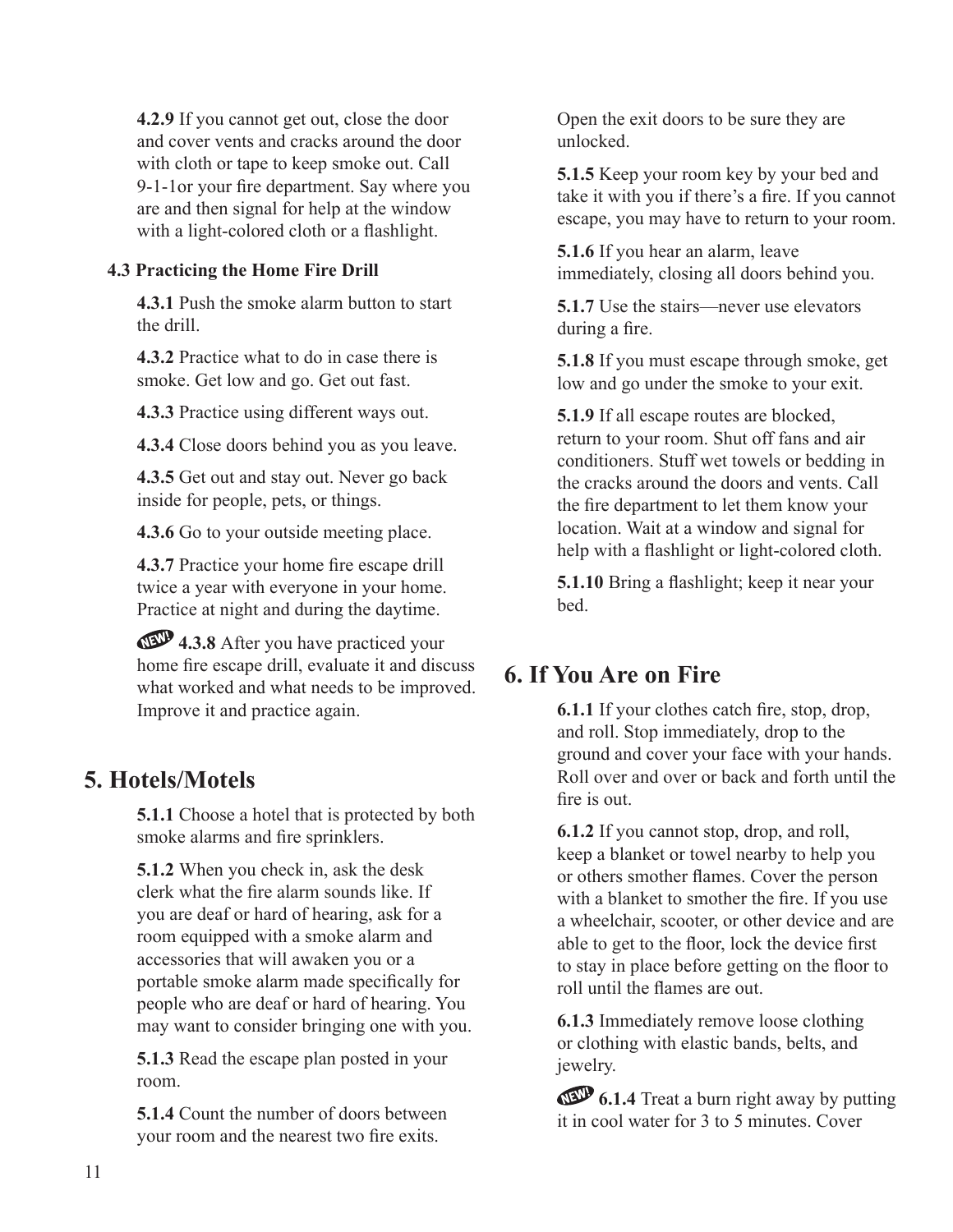with a clean, dry cloth. Do not apply creams, ointments, sprays, or other home remedies. Get medical help right away by calling 9-1-1 or the fire department.

## **7. Cooking**

#### **7.1 Stay Alert**

**7.1.1** To prevent cooking fires, you must be alert. You will not be alert if you are sleepy, have consumed alcohol, or have taken medicine or drugs that make you drowsy.

#### **7.2 Watch What You Heat!**

7.2.1 The leading cause of fires in the kitchen is unattended cooking.

7.2.2 Stay in the kitchen when you are frying, grilling, or broiling food. If you leave the kitchen for even a short period of time, turn off the stove.

7.2.3 If you are simmering, baking, roasting, or boiling food, check it regularly, remain in the home while food is cooking, and use a timer to remind you that you're cooking.

#### **7.3 Keeping Things That Can Catch Fire Away from Heat Sources**

**7.3.1** Keep anything that can catch fire oven mitts, wooden utensils, food packaging, towels, curtains–away from your stovetop.

**7.3.2** Keep the stovetop, burners, and oven clean.

**7.3.3** Wear short, close-fitting, or tightly rolled sleeves when cooking. Loose clothing can dangle onto stove burners and can catch fire if it comes in contact with a gas flame or an electric burner.

#### **7.4 What to Do If You Have a Cooking Fire**

**7.4.1** Always keep a lid nearby when you are cooking. If a small grease fire starts in a pan, smother the flames by carefully sliding the lid over the pan. Turn off the burner. Do not move the pan. To keep the fire from restarting, leave the lid on until the pan is completely cool.

**THE 7.4.1.1** Never pour water on a cooking pan grease fire.

**THE 7.4.1.2** Never discharge a portable fire extinguisher directly into a cooking pan grease fire because it will spread the fire.

**7.4.2** In case of an oven fire, turn off the heat and keep the door closed until it is cool. After a fire, the oven should be checked and/ or serviced before being used again.

**7.4.3** When in doubt, just get out! When you leave, close the door behind you to help contain the fire. After you leave, call 9-1-1 or the fire department from a cell phone or a neighbor's telephone.

**THE 7.4.4** If you know how to use a portable fire extinguisher and decide to fight the fire, be sure others are already getting out and that you have a clear path to the way out. Call 9-1-1 or the fire department from outside the home.

#### **7.5 Keeping Children and Pets Away from the Cooking Area**

**7.5.1** Have a "kid-free zone" of at least 3 feet (1 meter) around the stove and areas where hot food or drink is prepared or carried.

**7.5.2** Never hold a child while you are cooking, drinking a hot liquid, or carrying hot foods or liquids.

**7.5.3** Keep pets off cooking surfaces and nearby countertops to prevent them from knocking things onto the burner.

#### **7.6 Safe Cooking Equipment**

**7.6.1** Always use cooking equipment that has the label of a recognized testing laboratory.

**7.6.2** Follow the manufacturer's instructions and code requirements when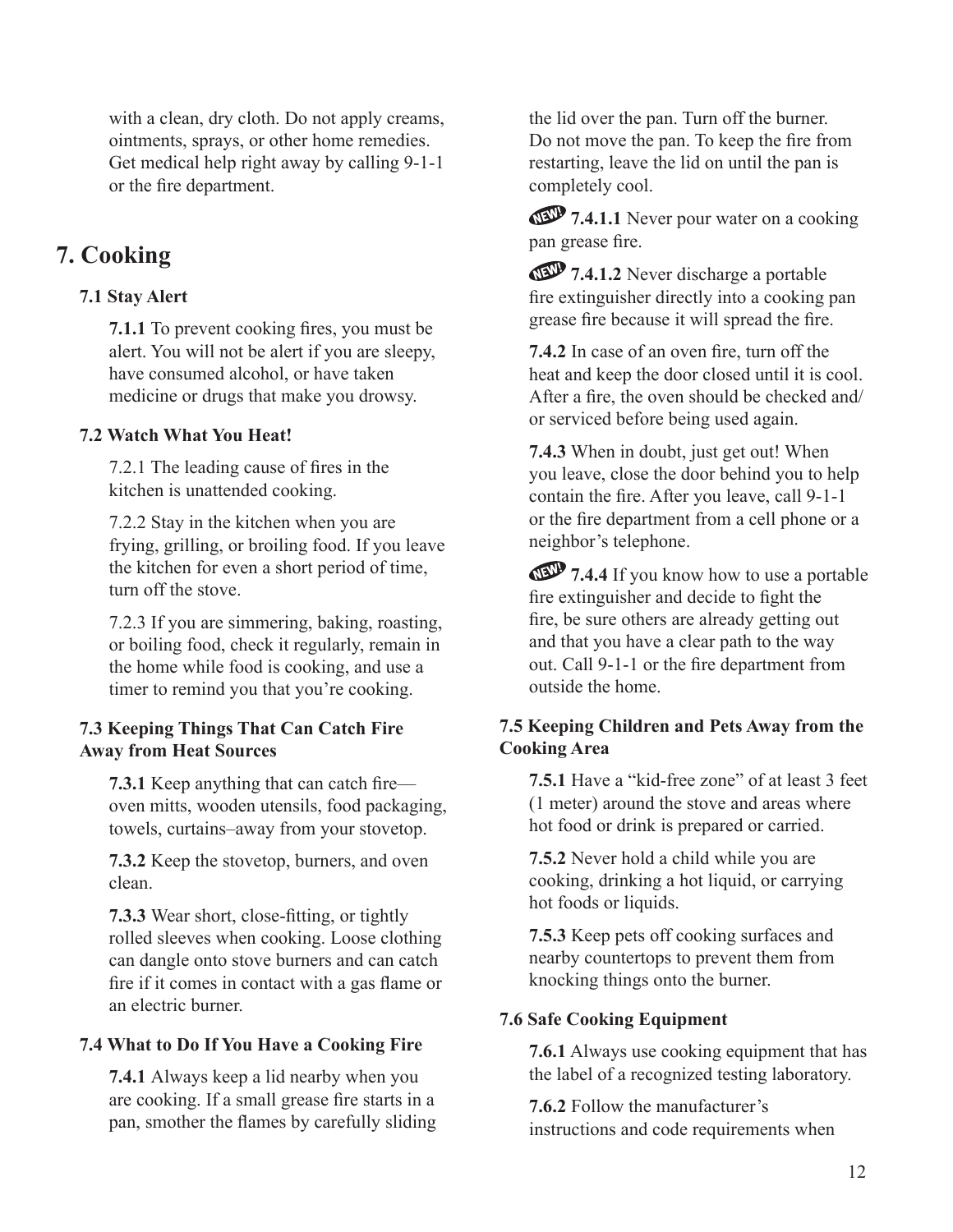installing cooking equipment. Follow the manufacturer's instructions when cleaning and operating cooking equipment.

**THE 7.6.3** Plug microwave ovens or other cooking appliances directly into a wall outlet. Never use an extension cord for a cooking appliance—it can overload the circuit and cause a fire.

**7.6.4** Check electrical cords for cracks, breaks, damage, or overheating. Have a professional repair the appliance or cord as needed, or replace the appliance.

#### **7.7 Microwave Ovens**

**THE 7.7.1** Place or install the microwave oven at a safe height within easy reach of all users. If possible, the face of the person using the microwave oven should be higher than the front of the microwave oven door to reduce the risk of a scald.

**7.7.2** Always supervise children when they are using the microwave oven.

**7.7.3** Use only microwave-safe cookware (containers or dishes). Never use aluminum foil or metal objects in a microwave oven.

**7.7.4** Open microwaved food slowly and away from the face. Hot steam escaping from a container of microwaved food or the food itself can cause burns.

**7.7.5** Never heat a baby bottle in a microwave oven because it heats liquids unevenly. Heat baby bottles in warm water from the faucet.

**7.7.6** If your microwave is mounted over your stove, use extra caution.

#### **7.8 Barbecue Grills**

**7.8.1** Propane, charcoal, and wood pellet barbecue grills must only be used outdoors. Indoor use can kill occupants by causing either a fire or carbon monoxide poisoning.

**THE 7.8.2** Place the grill well away from siding and deck railings and out from under eaves and overhanging branches according to the manufacturer's instructions. Do not store or use a grill on a porch or balcony, including any porch or balcony on an upper level of the building.

**7.8.3** Place the grill a safe distance from lawn games, play areas, and foot traffic.

**7.8.4** Keep children and pets away from the grill area. Have a 3-foot (1 meter) "kid-free zone" around the grill.

**7.8.5** Use long-handled grilling tools to give the chef plenty of clearance from heat and flames.

**7.8.6** Periodically remove grease or fat buildup in the tray(s) below the grill so it cannot be ignited by a hot grill.

**7.8.7** Never leave a barbeque grill unattended.

#### **7.9 Charcoal Grills**

**7.9.1** Use one of the following methods to start charcoal for cooking:

- (A) If you use a charcoal chimney to start charcoal for cooking, use a long match to avoid burning your fingers when lighting the paper.
- (B) If you use an electrical charcoal starter, be sure to use a grounded extension cord.
- (C) If you choose to use lighter fluid, use only fluid intended for charcoal grills.

**7.9.2** Never add charcoal starter fluid to coals or kindling that has already been ignited.

**7.9.3** Never use gasoline or any other flammable liquid except charcoal starter or ligher fluid to start a charcoal fire.

**7.9.4** Store the charcoal starter fluid out of reach of children and away from heat sources.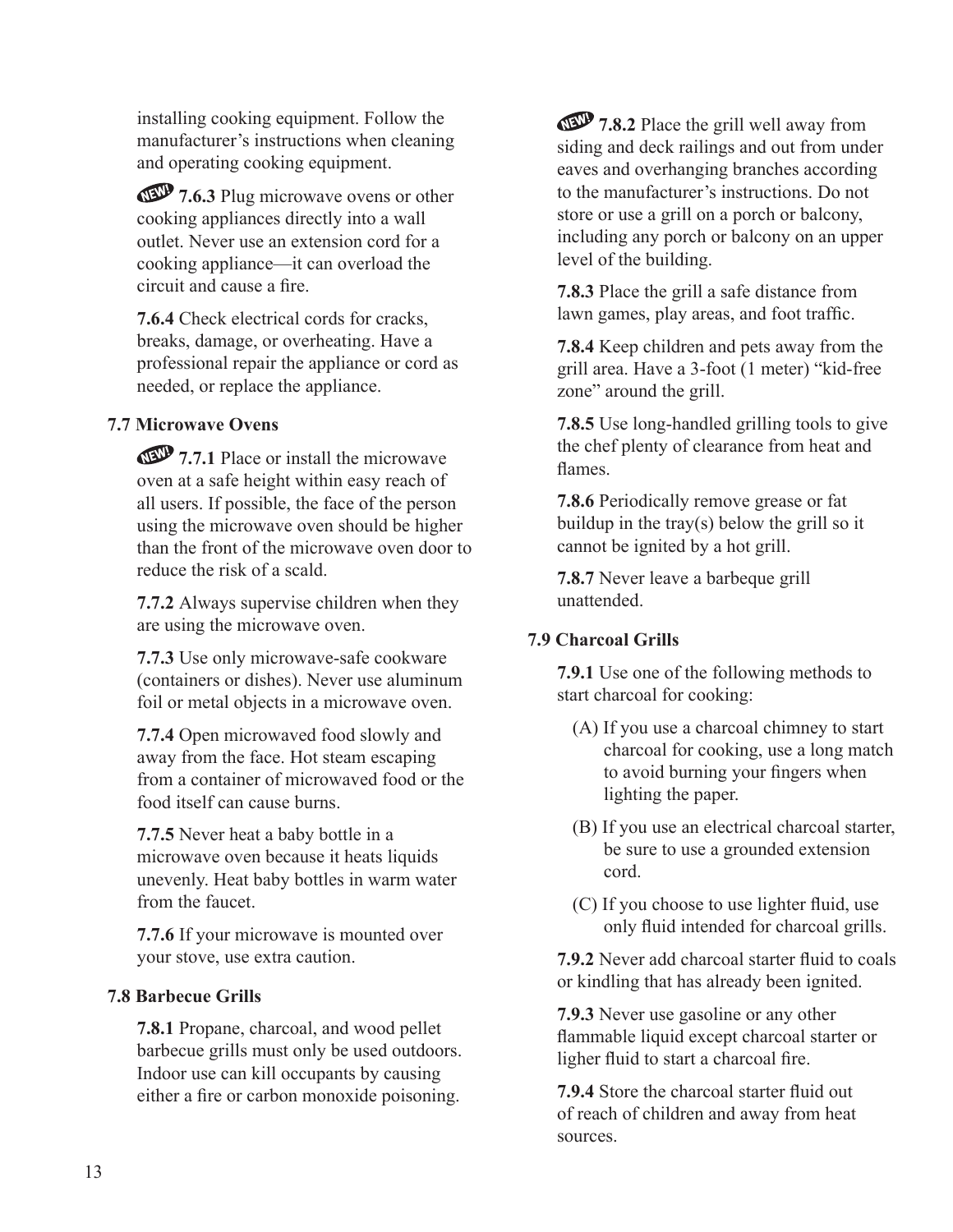**7.9.5** Dispose of charcoal coals only after they are cool. Empty the coals into a metal container with a tight-fitting lid that is used only to collect coals. Place the container away from anything that can burn. Never empty coals directly into a trash can.

#### **7.10 Propane Grills**

**THE 7.10.1** Check the gas tank hose for leaks before using it for the first time each year and after each time the gas tank is reconnected. A soap-and-water solution (1/3 liquid dish soap and 2/3 water) applied to the hose and connection will quickly reveal escaping propane by causing bubbles to form. If you determine by smell or by the soap bubble test that your gas tank hose and connection has a gas leak, do the following:

- (1) Turn off the gas tank and grill.
- (2) If the leak stops, get the grill serviced by a professional before using it again.
- (3) If the leak does not stop, call the fire department.

**7.10.2** Use only equipment that has the label of a recognized testing laboratory. Follow the manufacturer's instructions on how to set up the grill and maintain it.

**7.10.3** Always store propane gas tanks outside of buildings or garages. Vapors leaked indoors can be easily ignited by pilot lights or electrical equipment, causing an explosion. If you store a gas grill inside during the winter, disconnect the tank or cylinder and leave it outside.

**7.10.4** Light a propane grill only with the cover open.

#### **7.11 Turkey Fryers**

**THE 7.11.1** NFPA discourages the use of outdoor gas-fueled turkey fryers that immerse the turkey in hot oil. These turkey fryers use a substantial quantity of cooking oil at high temperatures, and units currently available for home use pose a significant danger that hot oil will be released at some point during the cooking process. The use of turkey fryers by consumers can lead to devastating burns or other injuries and the destruction of property.

### **8. Burns**

#### **8.1 Preventing Scalds and Burns in the Kitchen**

**8.1.1** Teach children that hot things burn.

**8.1.2** Place objects so they cannot be pulled down or knocked over.

**8.1.3** Turn pot handles away from the stove's edge.

**8.1.4** Keep appliance cords coiled and away from counter edges.

**8.1.5** Keep hot foods and liquids away from table and counter edges.

**8.1.6** Use dry oven mitts or potholders. Hot cookware or tableware can heat moisture in a pot holder or hot pad, resulting in a scald burn.

**8.1.7** If you have young children in the home, cook on the stove's back burners.

**8.1.8** When children are old enough, teach them to cook safely.

#### **8.2 Hot Tap Water and Scald Burns**

**8.2.1** Set your water heater to 120 degrees Fahrenheit (49 degrees Celsius).

**8.2.2** For bathing and showering, the temperature of the water should not exceed 100 degrees Fahrenheit (38 degrees Celsius).

**8.2.3** If you do not install anti-scald devices on tub faucets and shower heads, adjust the thermostat setting on your water heater to 120 degrees Fahrenheit (49 degrees Celsius). The lower temperature lowers the risk of scalds and burns.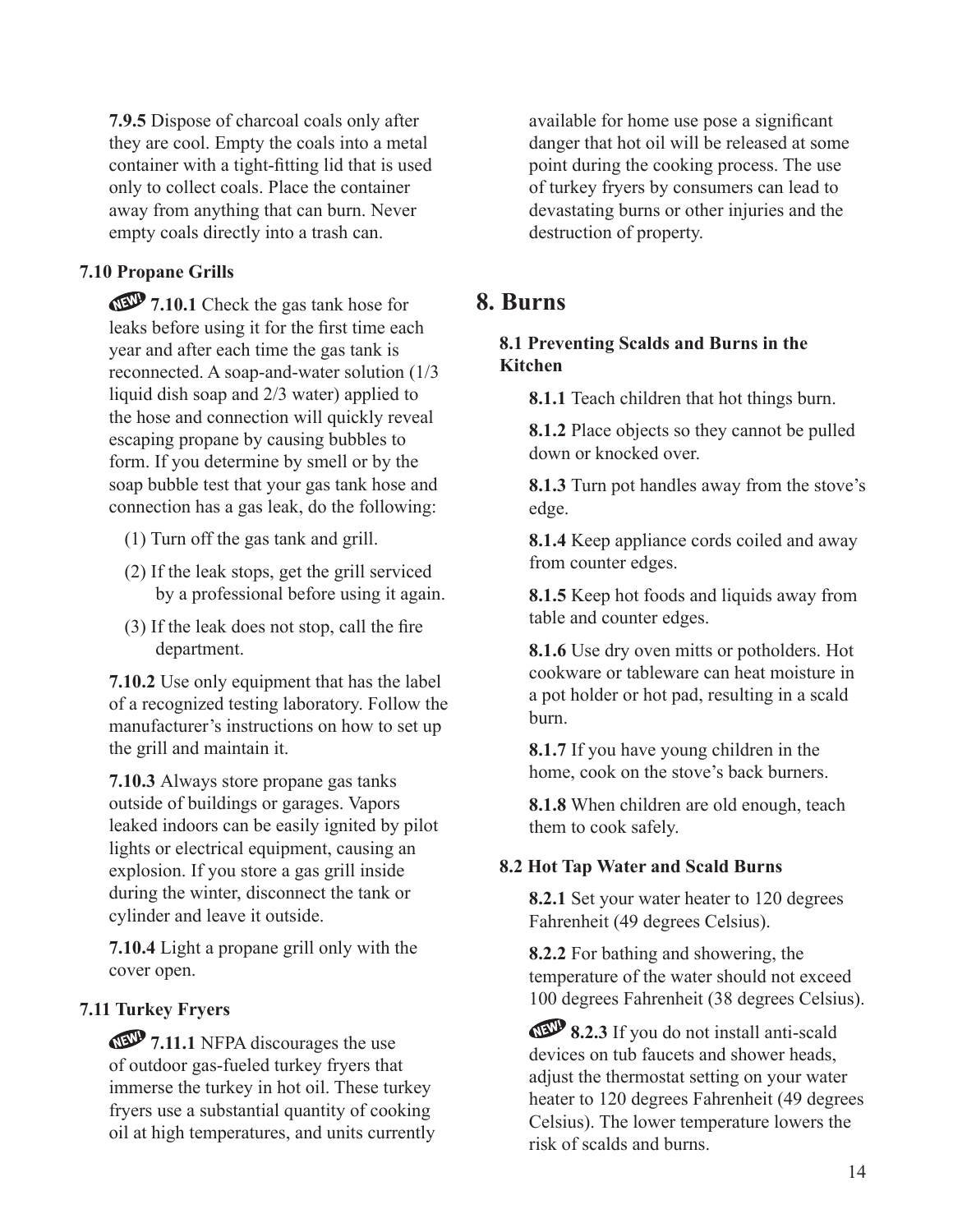**8.2.4** If you lower the temperature setting on your water heater, you will need to test the temperature at the faucet. Allow water to run 3 to 5 minutes. Test the water with a meat, candy, or cooking thermometer. If the water is hotter than 120 degrees Fahrenheit (49 degrees Celsius), adjust the temperature of the water heater and wait a full day to allow the temperature in the tank to adjust. Retest and readjust as needed.

**8.2.5** If children are in the home, do not leave the bathroom while the tub is filling.

**8.2.6** Before placing a child in the bath or getting into the tub yourself, test the water.

**8.2.7** Fill the tub or sink by running cool water first and then adding hot water. Turn the hot water off first. Mix the water thoroughly and check the temperature by moving your hand, wrist, and forearm through the water. The water should feel warm, not hot, to the touch.

**8.2.8** When bathing a young child, seat the child facing away from the faucets so the child cannot reach the faucet. Turn the faucet to the "COLD" position.

**8.2.9** Consider installing anti-scald devices on tub faucets and shower heads to prevent scalds. These devices reduce the water flow to a trickle as the water temperature nears 120 degrees Fahrenheit (49). Anti-scald devices are available online and in some hardware stores.

#### **8.3 Treatment of Burns**

**8.3.1** Treat a burn right away by putting it in cool water. Cool the burn for 3 to 5 minutes. Cover with a clean, dry cloth. Do not apply creams, ointments, sprays, or other home remedies.

**8.3.2** Remove all clothing, diapers, jewelry, and metal from the burned area. These can hide underlying burns and retain heat, thereby increasing skin damage.

**8.3.3** Call 9-1-1 right away or see your doctor if the burn is:

- (A) on the face, hands, feet, major joints, or genital area and/or bigger than the injured person's palm
- (B) white, tight, dry (leathery), or painless
- (C) caused by chemicals or electricity
- (D) causing difficulty breathing

**8.3.4** See your doctor as soon as possible if the burn:

- (A) does not heal in 2 to 3 days
- (B) becomes foul smelling
- (C) develops thick drainage, redness, or swelling
- (D) causes a fever

# **9. Heating**

#### **9.1 General Heating**

**9.1.1** Have a 3-foot (1 meter) "kid-free zone" around open fires and space heaters.

**9.1.2** Supervise children whenever a wood or oil stove or other space heater is being used. Use a sturdy metal screen to prevent contact burns, which are more common than flame burns.

**9.1.3** All heaters need space. Keep anything that can burn at least 3 feet (1 meter) away from heating equipment.

**9.1.4** Use heating equipment that has the label of a recognized testing laboratory.

**9.1.5** Never use your oven or stove for heating. Ovens and stoves are not designed to heat your home.

**9.1.6** Install stationary space heating equipment, water heaters, or central heating equipment according to local codes and the manufacturer's instructions.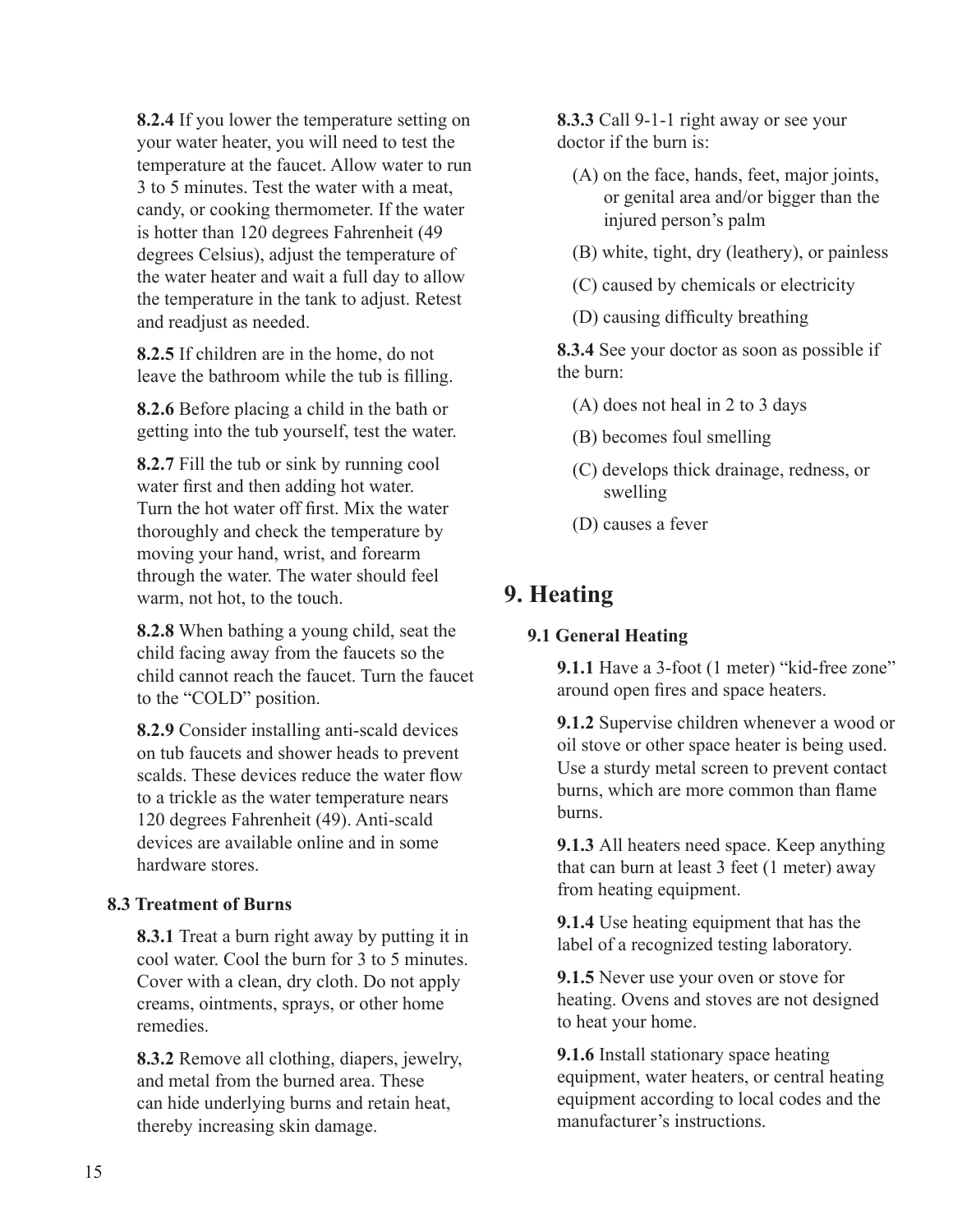**9.1.7** Have a qualified professional install the equipment.

**9.1.8** Make sure all fuel-burning vented equipment is vented to the outside to avoid carbon monoxide (CO) poisoning. Carbon monoxide is created when fuels burn incompletely. Carbon monoxide poisoning can cause illness and even death. Make sure the venting for exhaust is kept clear and unobstructed. This includes removal of snow and ice and other debris around the outlet to the outside.

**19.1.9** Choose a CO alarm that has the label of a recognized testing laboratory. Install and maintain CO alarms inside your home to provide early warning of carbon monoxide.

**9.1.10** Maintain heating equipment and chimneys by having them cleaned and inspected annually by a qualified professional.

#### **9.2 Portable Electric Space Heaters**

**9.2.1** Turn heaters off when you go to bed or leave the room.

**19.2.2** Purchase and use only portable space heaters that have the label of a recognized testing laboratory and that have an automatic shut-off—if they tip over, they shut off.

**19.2.3** Place space heaters on a solid, flat surface and keep them and their electrical cords away from things that can burn, high traffic areas, and doorways.

**19.2.4** Plug space heaters directly into wall outlets and never into an extension cord or power strip.

**19.2.4.1** Do not plug anything else into the same circuit as the one you are using for your space heater. Doing so could result in overheating.

**19.2.4.2** Check often for a secure plug/ outlet fit. If the plug does not fit snugly into the wall outlet or if the plug becomes very hot, the outlet may need to be replaced. Have a qualified electrician replace the wall outlet.

**9.2.5** Inspect for cracked or damaged cords, broken plugs, or loose connections. Replace them before using the space heater.

#### **9.3 Fuel-Burning Space Heaters**

**9.3.1** Always use the proper fuel as specified by the manufacturer.

**9.3.2** When refueling, allow the appliance to cool first and then refuel outside.

**9.3.3** When using the space heater, open a window to ensure proper ventilation.

**19.3.4** In portable kerosene or other liquid-fueled space heaters, always use the proper grade of fuel the unit is designed to use.

**9.3.5** All new unvented gas-fired space heaters have an oxygen depletion sensor that detects a reduced level of oxygen in the area where the heater is operating and shuts off the heater before a hazardous level of carbon monoxide accumulates. If you have an older heater without this feature, replace it with one that does.

**9.3.6** If the pilot light of your gas heater goes out, allow 5 minutes or more for the gas to go away before trying to relight the pilot. Follow manufacturer's instructions when relighting the pilot. Do not allow gas to accumulate, and light the match before you turn on the gas to the pilot to avoid risk of flashback.

**9.3.7** If you smell gas in your gas heater, do not light the appliance. Leave the building immediately and call 9-1-1, the fire department, or the gas company.

#### **9.4 Wood-Burning Stoves**

**9.4.1** Have a qualified professional install stoves, chimney connectors, and chimneys following the manufacturer's instructions.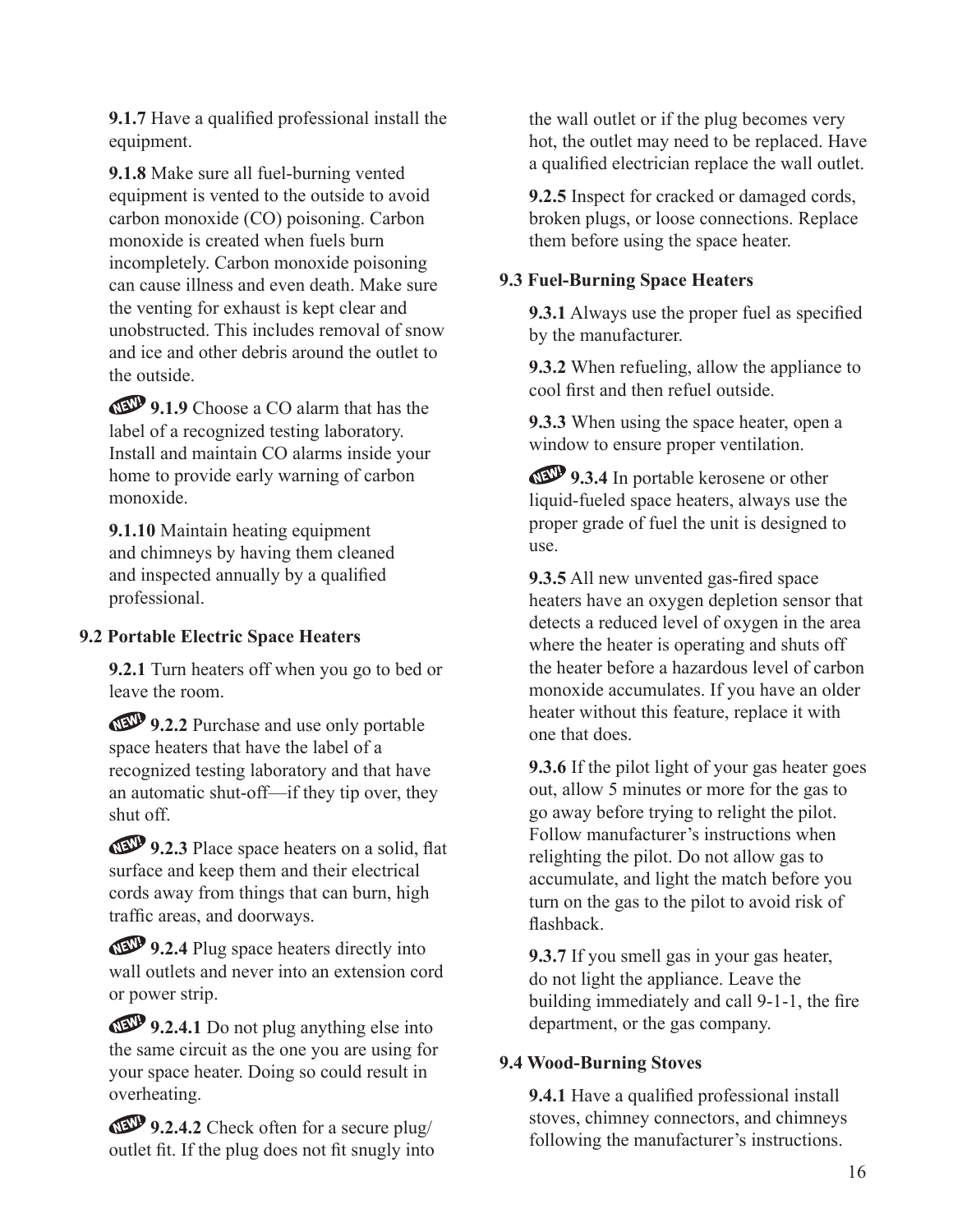**9.4.2** Wood stoves should bear the label of a recognized testing laboratory.

**9.4.3** In wood stoves, burn only dry, seasoned wood. In pellet stoves, burn only dry, seasoned wood pellets.

**9.4.4** Start the fire with newspaper, kindling, or fire starters. Never use a flammable liquid, such as lighter fluid, kerosene, or gasoline, to start a fire. They produce invisible vapors that can easily catch fire.

**9.4.5** Keep the doors of your wood stove closed unless loading or stoking the live fire.

**9.4.6** Allow ashes to cool before disposing of them. Place ashes in a tightly covered metal container and keep the ash container at least 10 feet (3 meters) away from the home and any other nearby buildings. Never empty the ash directly into a trash can. Douse and saturate the ashes with water.

**9.4.7** Chimneys and vents need to be cleaned and inspected by a qualified professional at least once a year.

#### **9.5 Fireplaces**

**9.5.1** Always use a metal or heat-tempered glass screen on a fireplace and keep it in place.

**9.5.2** Burn only dry, seasoned wood. Never burn trash in the fireplace. Not only is it cleaner for the environment, it also creates less buildup in the chimney.

**9.5.3** Use artificial fire logs according to manufacturer's recommendations. Never burn more than one log at a time.

**9.5.4** Use only newspaper and kindling wood or fire starters to start a fire. Never use flammable liquids, such as lighter fluid, kerosene, or gasoline, to start a fire. They produce invisible vapors that can easily catch fire.

**9.5.5** Chimneys and vents need to be cleaned and inspected by a qualified professional at least once a year.

**9.5.6** Keep children and pets away from the outside vents. Have a "kid-free zone" of at least 3 feet (1 meter) away from the fireplace. Glass doors and screens can remain dangerously hot for several hours after the fire goes out.

**9.5.7** Use chimineas, outdoor fireplaces, and fire pits outdoors only and at least 10 feet (3 meters) away from the home or anything that can burn.

#### **9.6 Fire Pots, Personal Fireplaces, and Patio Torches**

**19.6.1** Fire pots, personal fireplaces, and patio torches are considered open flames and use gel fuel. Gel fuel is highly flammable. Extreme caution should be taken when using or adding fuel.

**19.6.2** Never leave a lit fire pot, personal fireplace, or torch unattended.

**NEW! 9.6.3** Keep these devices at least one foot (1/3 meter) from anything that can burn.

**19.6.4** Place the fire pot or personal fireplace on a sturdy surface.

**19.6.5** Make sure patio torches are secure and not in the path of people or pets.

**19.6.6** Have a "kid-free zone" of at least 3 feet (1 meter) away from fire pots, personal fireplaces, and torches.

**19.6.7** Be careful reaching over the devices—clothing or hair could catch fire.

**19.6.8** Use only gel fuel to refuel.

**19.6.9** Citronella fuel is intended for outdoor use only.

**9.6.10** Allow the device to cool for 30 to 45 minutes before refueling. Pouring gel fuel in a device that is not completely cool may result in a fire or injury.

**19.6.11** If gel fuel is spilled on clothing, remove the clothing and launder immediately.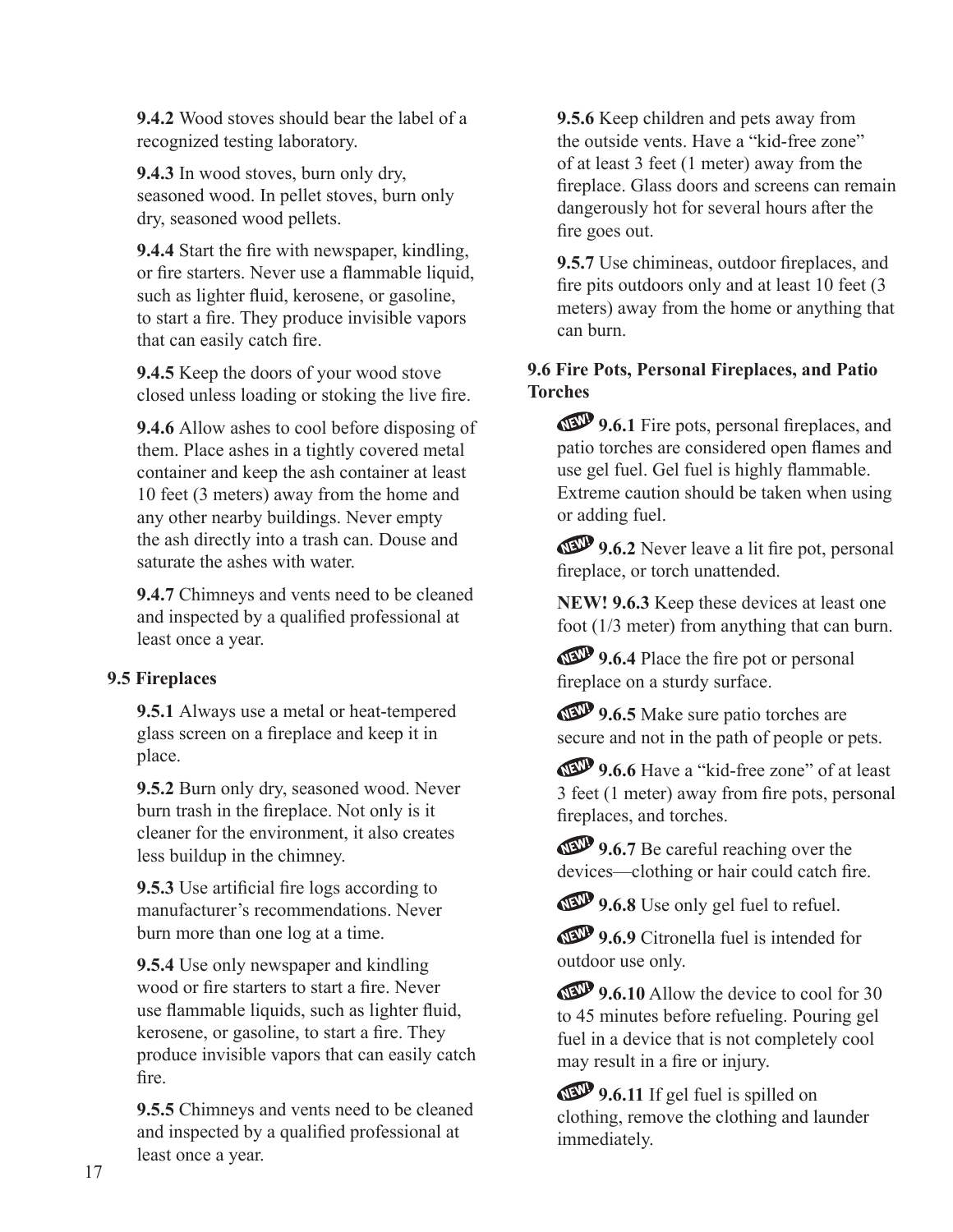**9.6.12** Store the gel fuel in its tightly sealed container away from heat sources and out of reach of children and pets.

**19.6.13** Stop, drop, and roll may not put out clothing that catches fire from splattered or spilled gel fuel. A dry chemical portable fire extinguisher can be used to extinguish the fire.

#### **9.7 Central Heating**

**9.7.1** Furnaces need to be inspected and serviced at least once a year by a qualified professional.

**9.7.2** Keep things that can burn at least 3 feet (1 meter) away from the furnace. Keep the furnace area clean and uncluttered.

**9.7.3** If you smell gas, do not light the appliance. Leave the building immediately and call 9-1-1, the fire department, or the gas company.

# **10. Smoking**

**10.1.1** If you smoke, use only fire-safe cigarettes.

**10.1.2** To prevent a deadly cigarette fire, you must be alert. You will not be alert if you are sleepy, have taken medicine or drugs that make you drowsy, or have consumed alcohol.

**10.1.3** If you smoke, smoke outside.

**10.1.4** Never smoke in bed.

**10.1.5** Never smoke where medical oxygen is used. Medical oxygen can cause materials to ignite more easily and make fires burn at a faster rate than normal. It can make an existing fire burn faster and hotter.

**10.1.6** Wherever you smoke, use deep, sturdy ashtrays. If ashtrays are not available, use a metal can or pail. Never empty smoking material directly into a trash can.

Place the ashtrays or metal cans away from anything that can burn.

**10.1.7** Do not throw out cigarettes into vegetation, potted plants or landscaping, peat moss, dried grasses, mulch, leaves, and other similar items—they can easily catch fire.

**10.1.8** Before you throw out butts and ashes, make sure they are out. Put them out in water or sand.

**10.1.9** Before going to bed, check under furniture cushions and around places where people smoke for cigarette butts that may have fallen out of sight.

**10.1.10** Keep cigarettes, lighters, matches, and other smoking materials up high out of the reach of children, in a locked cabinet

# **11. Electrical**

#### **11.1 Inside the Home**

**11.1.1** Electrical work should be done only by a qualified electrician. Some communities require that a person doing electrical work have a license. Find out about the laws in your area.

**11.1.2** Have your home electrical system inspected by a qualified professional when buying, selling, or renovating a home.

**11.1.3** Keep lamps, light fixtures, and light bulbs away from anything that can burn, including furniture, bedding, curtains, clothing, and flammable or combustible gases and liquids.

**11.1.4** Use light bulbs that match the recommended wattage on the lamp or fixture.

**11.1.5** If a fuse blows or a circuit breaker trips often, find out why and get the problem corrected before turning the breaker back on or replacing the fuse. Have a qualified electrician inspect and fix it.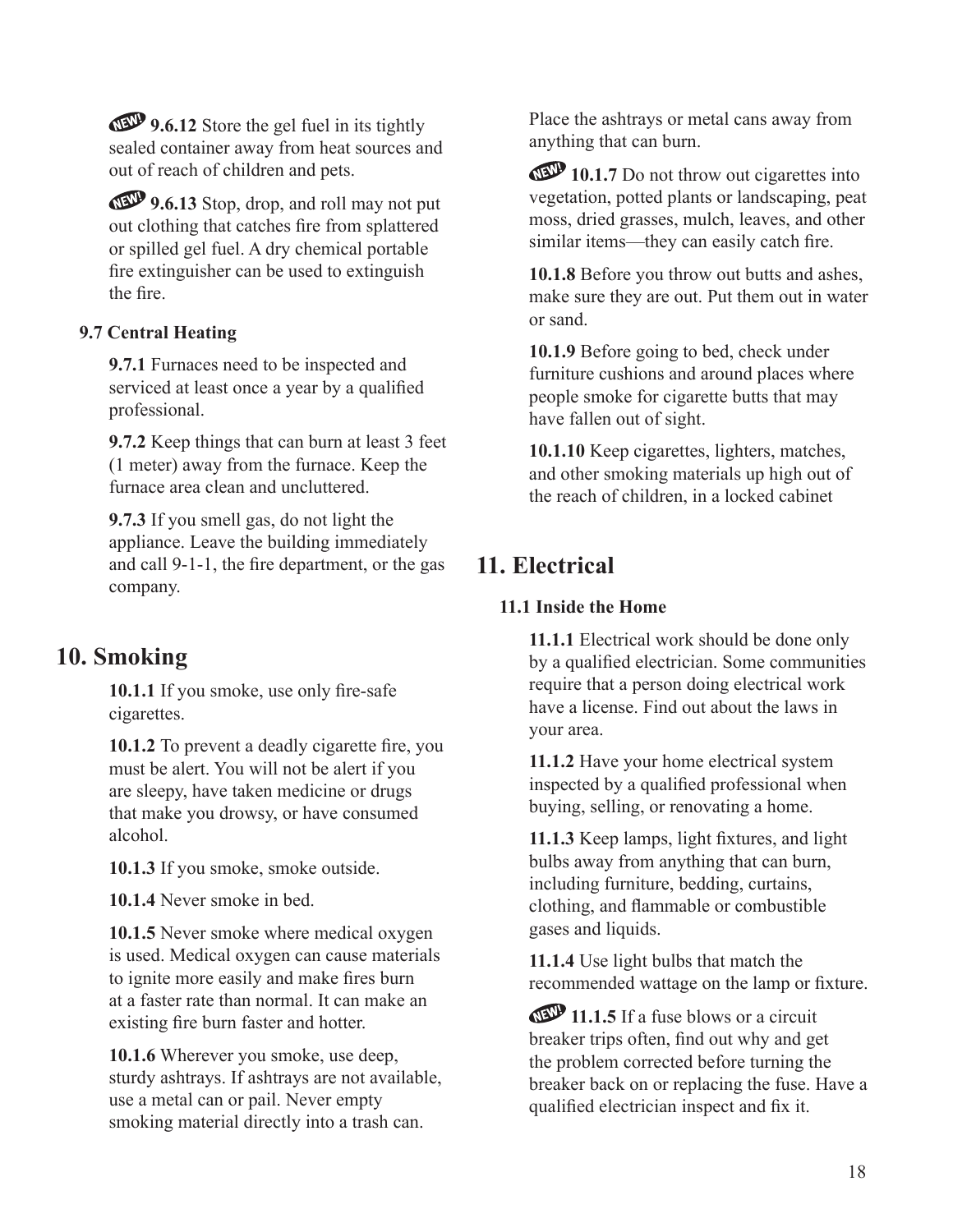**11.1.6** Always replace blown fuses with ones of the proper rating. If the problem continues, call an electrician.

**11.1.7** Major appliances (refrigerators, stoves, washers, dryers, etc.) should be plugged directly into a wall outlet. Never use an extension cord with a major appliance—it can be easily overloaded.

**11.1.7.1** Small appliances should be plugged directly into a wall outlet. Unplug small appliances when not in use.

**11.1.8** Window air conditioners should be plugged directly into a wall outlet. Many manufacturers of room air conditioners prohibit the use of extension cords. If the manufacturer's instructions allow extension cords, follow the instructions for the proper type.

**11.1.9** Buy only appliances that have the label of a recognized testing laboratory.

**11.1.10** Check electrical cords often. Replace cracked, damaged, and loose electrical or extension cords. Do not try to repair them.

**11.1.11** Avoid putting cords where they can be damaged or pinched by furniture, under rugs and carpets, or across doorways.

**11.1.12** Use only surge protectors or power strips that have internal overload protection. Use surge protectors or power strips that have the label of a recognized testing laboratory.

**11.1.13** Extension cords are for temporary use only. Have a qualified electrician determine if additional circuits or wall outlets are needed.

**11.1.14** Replace wall outlets if plugs do not fit snugly or the wall outlet does not accept plugs with one blade larger than the other.

**11.1.15** All wall outlets and switches should be covered with wall plates to prevent shocks.

**11.1.16** Install tamper-resistant electrical outlets if you have young children. Where replacement is not possible, install new protective outlet covers, which do not allow a child to insert an object into the wall outlet.

**11.1.17** Call a qualified electrician if you have any of the following:

- (A) recurring problems with blowing fuses or tripping circuit breakers
- (B) a tingling feeling when you touch an electrical appliance
- (C) discolored or warm wall outlets or switches
- (D) a burning smell or rubbery odor coming from an appliance
- (E) flickering lights
- (F) sparks from a wall outlet
- (G) cracked or broken wall outlets

**11.1.18** Arc fault circuit interrupters (AFCIs) shut off electricity when a dangerous condition occurs. Have a qualified electrician install AFCIs in your home.

**11.1.19** Ground fault circuit interrupters (GFCIs) reduce the risk of shock. GFCIs shut off electricity when it becomes a shock hazard. Make sure GFCIs are installed in bathrooms, basements, garages, outdoors, at kitchen counters, and in other locations in the home where electricity is near water.

**11.1.20** Test AFCIs and GFCIs once a month by pushing the test button to make sure they are working properly.

#### **11.2 Outside the Home**

**11.2.1** Electrical work should be done by a qualified electrician.

**11.2.2** Keep ladders at least 10 feet (3 meters) away from overhead power lines. Use wooden or fiberglass ladders outdoors.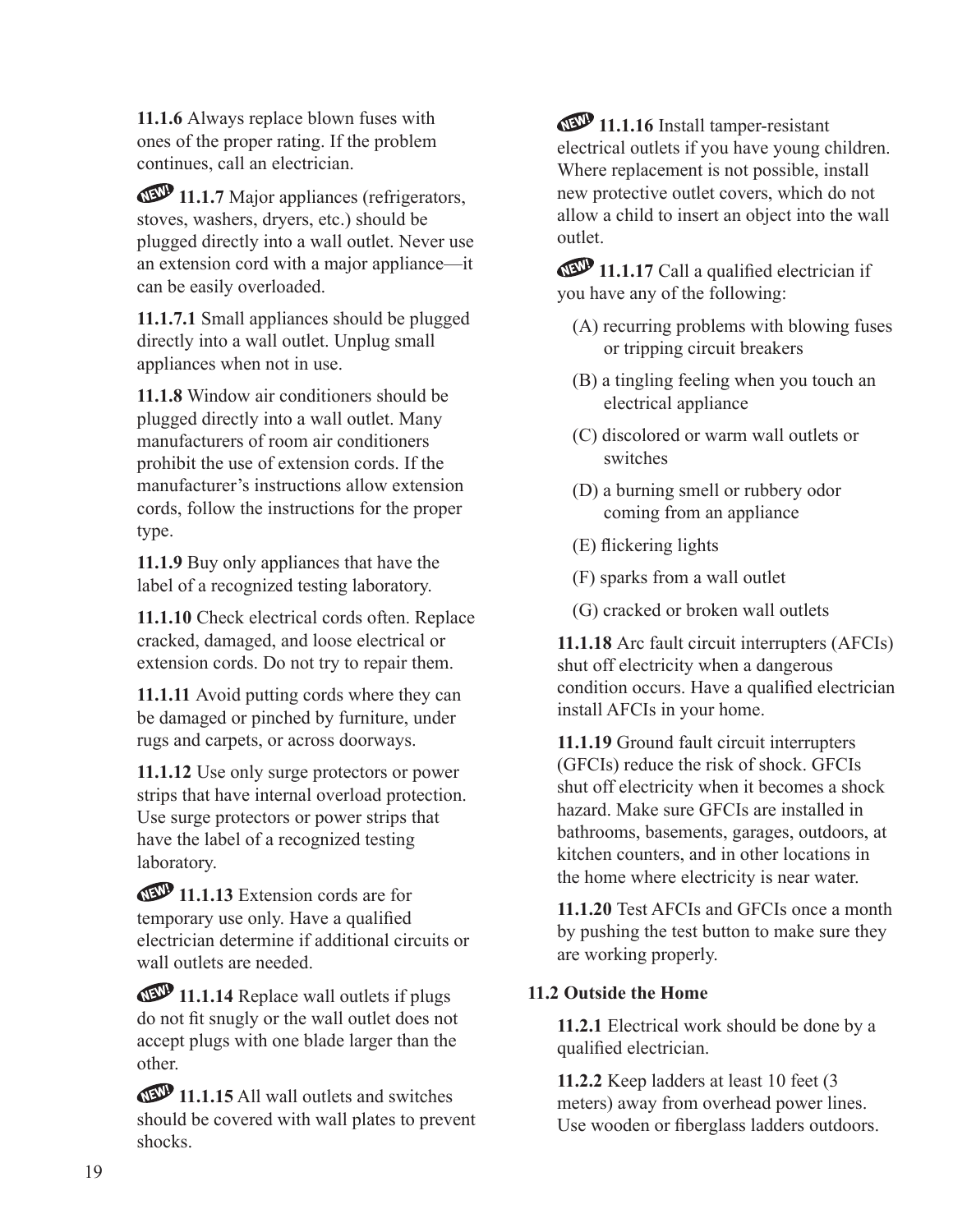**11.2.3** Never touch a power line. You could be injured or electrocuted. Assume that all power lines are live. Stay at a safe distance.

**11.2.4** Never touch anyone or anything in contact with a downed wire. You could be injured or electrocuted.

**11.2.5** Report downed power lines to authorities.

**11.2.6** Some power lines are underground. Call your local authority to have lines identified and marked before digging. You can also call the national 8-1-1 "Call before you dig" number.

# **12. Lightning**

#### **12.1 Indoor Safety**

**12.1.1** Follow these guidelines during a lightning storm:

- (A) Stay off corded phones, computers, and other electronic equipment that put you in direct contact with electricity or plumbing.
- (B) Avoid washing your hands, showering, bathing, doing laundry, or washing dishes.
- (C) Stay away from windows and doors.

#### **12.2 Outdoor safety**

**12.2.1** Follow these guidelines during a lightning storm:

- (A) Seek shelter immediately in a building or a hard-topped vehicle.
- (B) If you are in or on open water, go to land and seek shelter immediately.
- (C) If you cannot get to shelter and you feel your hair stand on end, indicating that lightning is about to strike, squat low to the ground on the balls of your feet. Place your hands over your ears and put your head between your

knees. Make yourself the smallest target possible and minimize your contact with the ground. This is a last resort when a building or hard-topped vehicle is not available.

**12.2.2** If a person is struck by lightning, call 9-1-1 and get medical care immediately. Victims of lightning strikes carry no electrical charge, so attend to them immediately. Administer CPR if needed.

# **13. Candles**

#### **13.1 General Candle Safety**

**13.1.1** Consider using battery-operated flameless candles, which can look, smell, and feel like real candles.

**13.1.2** When using candles, place them in sturdy, safe candleholders that will not burn.

**13.1.3** Protect candle flames with glass chimneys or containers.

**13.1.4** Keep candles at least 12 inches (30 centimeters) from anything that can burn.

**13.1.5** Never leave a burning candle unattended. Burning candles can start a fire.

**13.1.6** Avoid using candles in bedrooms and sleeping areas. Extinguish candles when you leave a room or the home or go to bed. Keep children and pets away from burning candles.

**13.1.7** Be careful not to splatter wax when extinguishing a candle.

**13.1.8** Never use a candle where medical oxygen is being used. The two can combine to create a large, unexpected fire. Medical oxygen can cause materials to ignite more easily and burn at a faster rate than normal. It can make an existing fire burn faster and hotter

**13.1.9** Always use a flashlight—not a candle—for emergency lighting.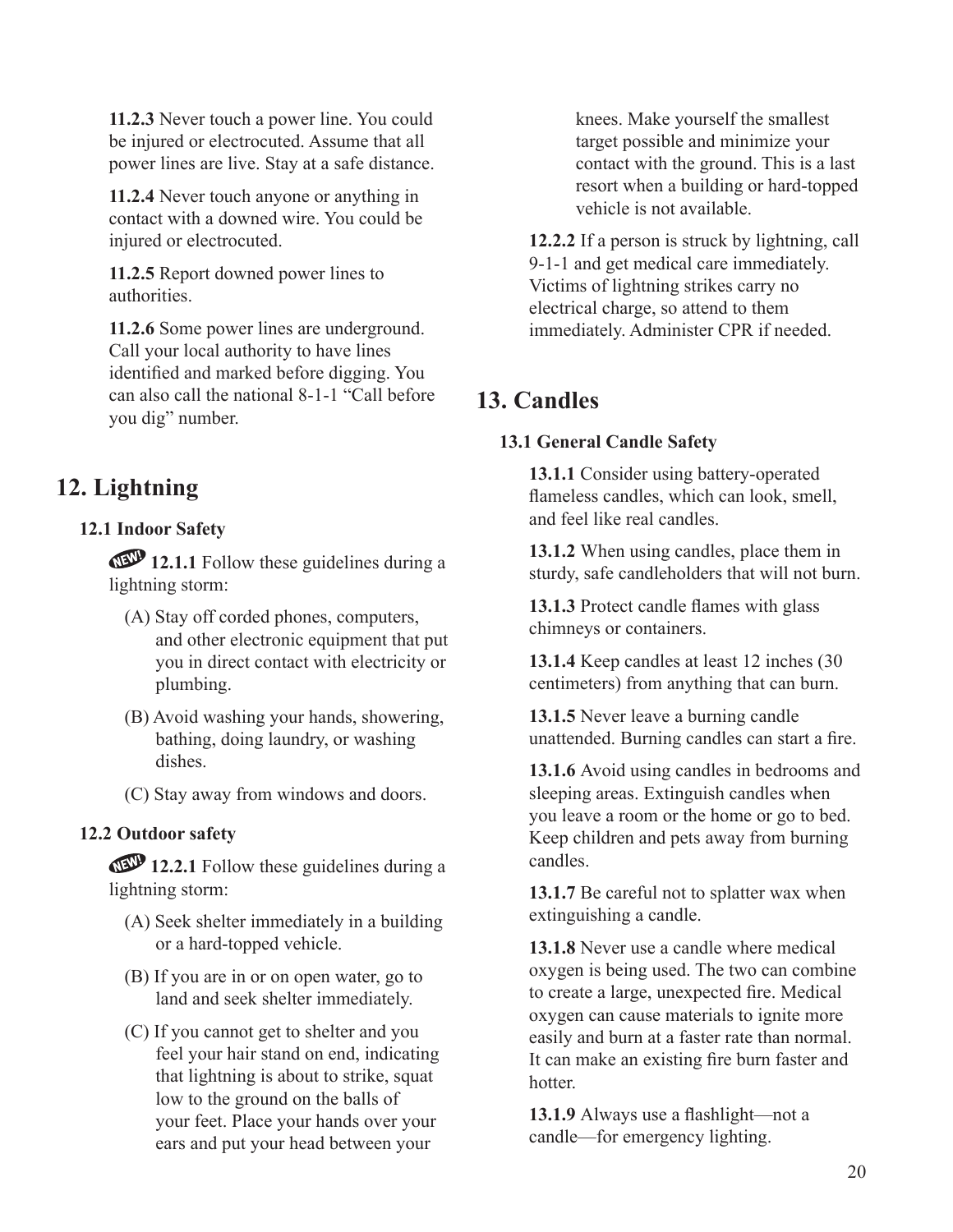**13.1.10** Use only battery-powered lights in tents, trailers, motor homes, and boats.

#### **13.2 Candle Use in Home Worship**

**13.2.1** Lit candles are used in some religious rites and ceremonies in the home. Candles should be used with care.

**13.2.2** Lit candles should not be placed in windows, where blinds and curtains can close over them, causing a fire.

**13.2.3** Handheld candles should not be passed from one person to another at any time.

**13.2.4** To lower the risk of fire, candles should be used by only a few designated adults.

**13.2.5** Candles placed on or near tables, altars, or shrines must be maintained under the supervision of an adult.

**13.2.6** Place candles in sturdy, noncombustible candle holders that do not allow dripping wax to escape through the bottom of the holder.

**13.2.7** If a sturdy, noncombustible candle holder is not available, place the candle on a noncombustible plate.

**13.2.8** A handheld candle should be put out before the person holding it moves from the place of initial lighting. Once it is put out, the candle should be placed in an approved, noncombustible container.

**13.2.9** The best way to avoid getting burned from splashed wax is to use a candle snuffer instead of blowing on the flame.

# **14. Matches and Lighters**

**14.1.1** Keep matches and lighters high out of the reach of children, in a locked cabinet.

**14.1.2** Purchase and use only child-resistant lighters.

**14.1.3** Lighters that look like toys can confuse children and cause fires, injuries, and death. Do not buy or use them.

**14.1.4** Teach young children to tell a grownup when they find matches or lighters and to never touch matches or lighters.

# **15. Outdoor Burning**

**15.1.1** Check with your local fire department or municipality for any restrictions before starting an open-air, recreational, or outdoor cooking fire. Obtain proper permits, if required. You might not be permitted to do outdoor burning in some municipalities and during some seasons.

**15.1.2** Closely supervise all outdoor fires. Make sure the fire is out before leaving.

**15.1.3** Supervise children around any fire outdoors, including campfires, fire pits, chimineas, and outdoor fireplaces.

**15.1.4** Permitted open fires (such as bonfires or trash fires) need to be at least 50 feet (15 meters) from anything that can burn.

**15.1.5** Permitted recreational fires (such as campfires or fire pits) need to be at least 25 feet (8 meters) away from anything that can burn.

**15.1.6** Avoid burning on windy, dry days. When conditions are windy or dry, it is easy for open burning to spread out of control.

**15.1.7** Where outdoor burning is allowed, never use gasoline or other flammable or combustible liquids.

**15.1.8** When burning, have a hose, bucket of water, or shovel and dirt or sand nearby to extinguish the fire.

# **16. Medical Oxygen**

**16.1.1** A patient on oxygen should not smoke.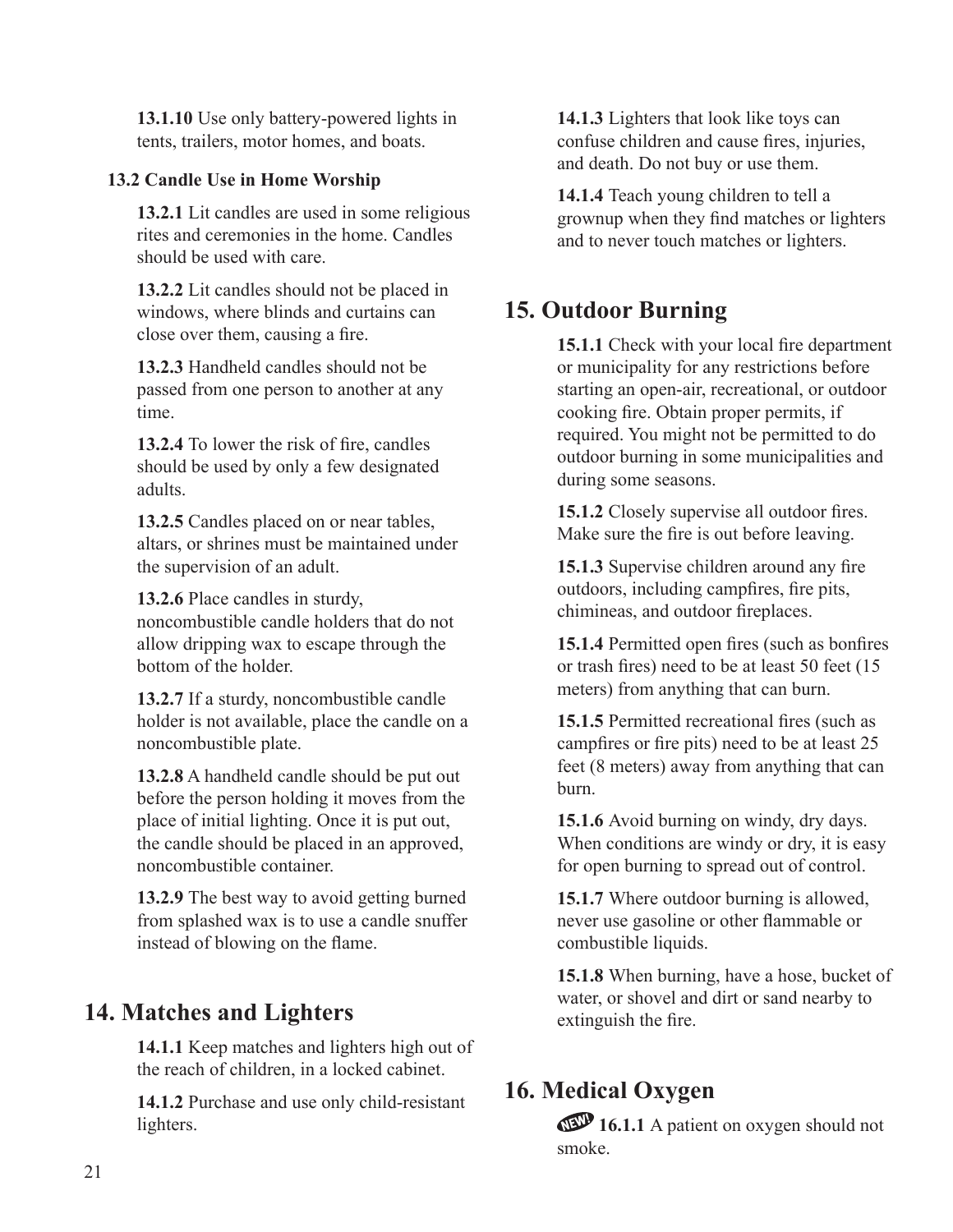**16.1.2** Never smoke in a home where medical oxygen is used. Medical oxygen can cause material to ignite more easily and make fires burn at a faster rate than normal. It can make an existing fire burn faster and hotter.

**16.1.3** Post "No Smoking" and "No Open Flames" signs inside and outside the home to remind residents and guests not to smoke.

**16.1.4** Keep oxygen cylinders at least 5 feet (1.5 meters) from a heat source, open flames, or electrical devices.

**16.1.5** Body oil, hand lotion, and items containing oil and grease can easily ignite. Keep oil and grease away from where oxygen is in use.

**16.1.6** Never use aerosol sprays containing combustible materials near the oxygen.

**16.1.7** If medical oxygen or an oxygen tank is used in the home, the amount of oxygen in the air, furniture, clothing, hair, and bedding can increase, making it easier for a fire to start and spread. This means that there is a higher risk of fires and burns.

**16.1.8** Never use a candle, match, lighter, or other open flame; a fireplace, stove, or other device fueled by gas, kerosene, wood, or coal; or a sparking toy when medical oxygen is in use. Medical oxygen can cause material to ignite more easily and make fires burn at a faster rate than normal. It can make an existing fire burn faster and hotter.

# **17. Portable Fire Extinguishers and Fire Fighting**

17.1.1 As a general rule, fire fighting should be left to the fire department.

**17.1.2** Only adults who know how to use portable fire extinguishers should use them.

**17.1.3** Before trying to fight a fire, make sure that everyone is leaving the house, someone is calling 9-1-1, the extinguisher is mounted on the wall close to your way out, the fire is not bigger than a small wastepaper can, and you can get out. You must have the proper extinguisher and know how to use it. If the fire does not go out after using one extinguisher, get out.

**17.1.4** If you have portable fire extinguishers, inspect them monthly and have them serviced annually.

**17.1.5** Where portable fire extinguishers are installed in the home, follow the manufacturer's instructions for placement and mounting height.

**17.1.6** As a general rule, where portable fire extinguishers are installed, a person should not have to travel far [more than 40 feet (12 meters)] to reach one and never have to travel up or down stairs to reach it.

**17.1.7** As a general rule, portable fire extinguishers for the home should have a rating of at least 2-A:10-B:C

# **18. Clothes Dryers**

18.1.1 Have your dryer installed and serviced by a professional.

**18.1.2** Do not use the dryer without a lint filter.

**18.1.3** Clean out the dryer's lint filter before and after each load of laundry. Remove the lint that has collected around the drum.

**18.1.4** Clean lint out of the vent pipe quarterly or more often if you notice that it is taking longer than usual for your clothes to dry, or have a dryer lint removal service do it for you.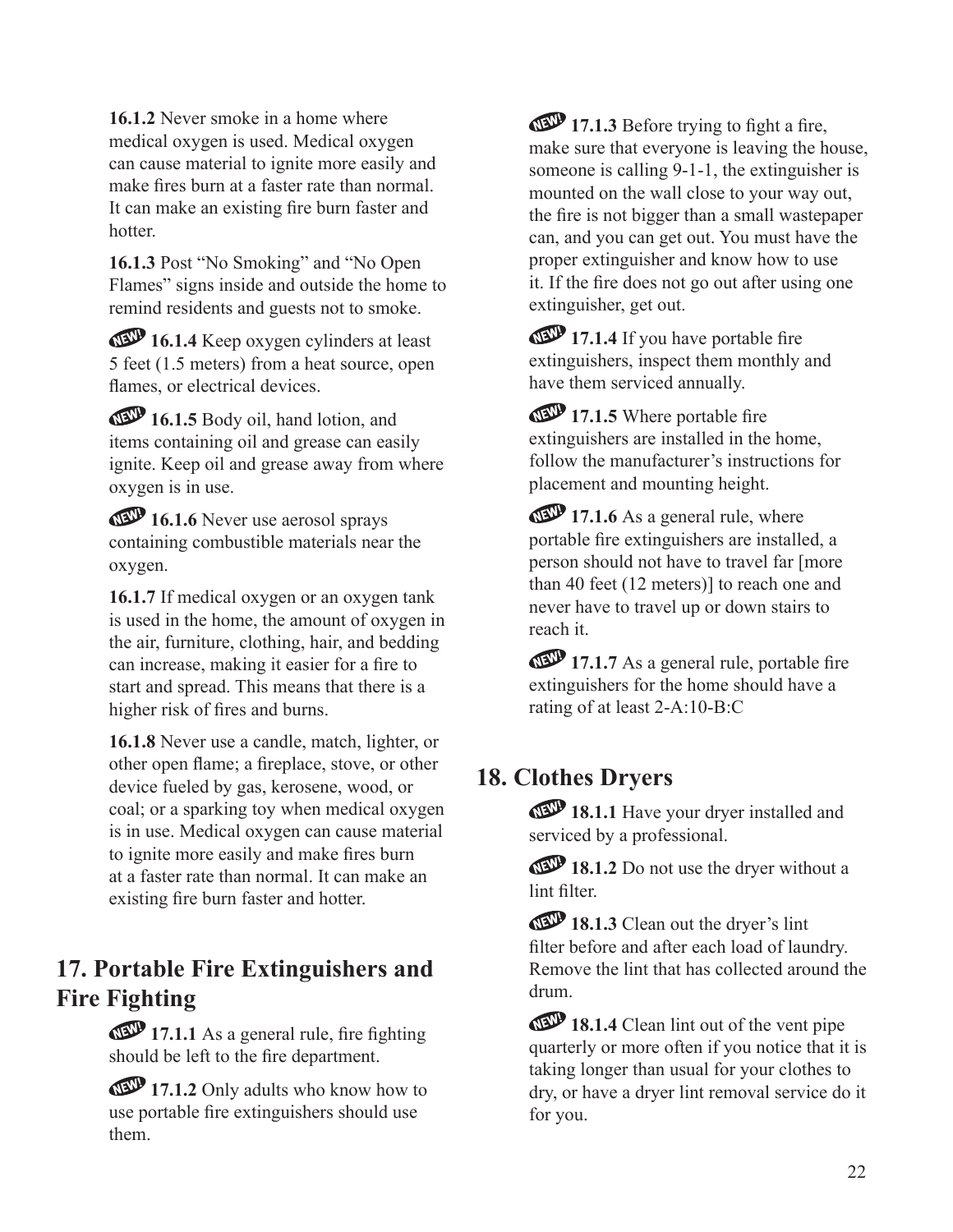**18.1.5** Rigid or flexible metal venting material should be used to sustain proper air flow and drying time to reduce the risk of fire or fire spread.

**18.1.6** Make sure the air exhaust vent pipe is not restricted and the outdoor vent flap will open when the dryer is operating.

**18.1.7** Make sure the right plug and wall outlet are used and that the machine is connected properly.

**18.1.8** Keep dryers in good working order. Gas dryers should be inspected by a professional to make sure that the gas line and connection are intact and free of leaks.

**18.1.9** Follow the manufacturer's operating instructions. Do not overload the dryer.

**18.1.10** Turn off the dryer when you leave home or go to bed.